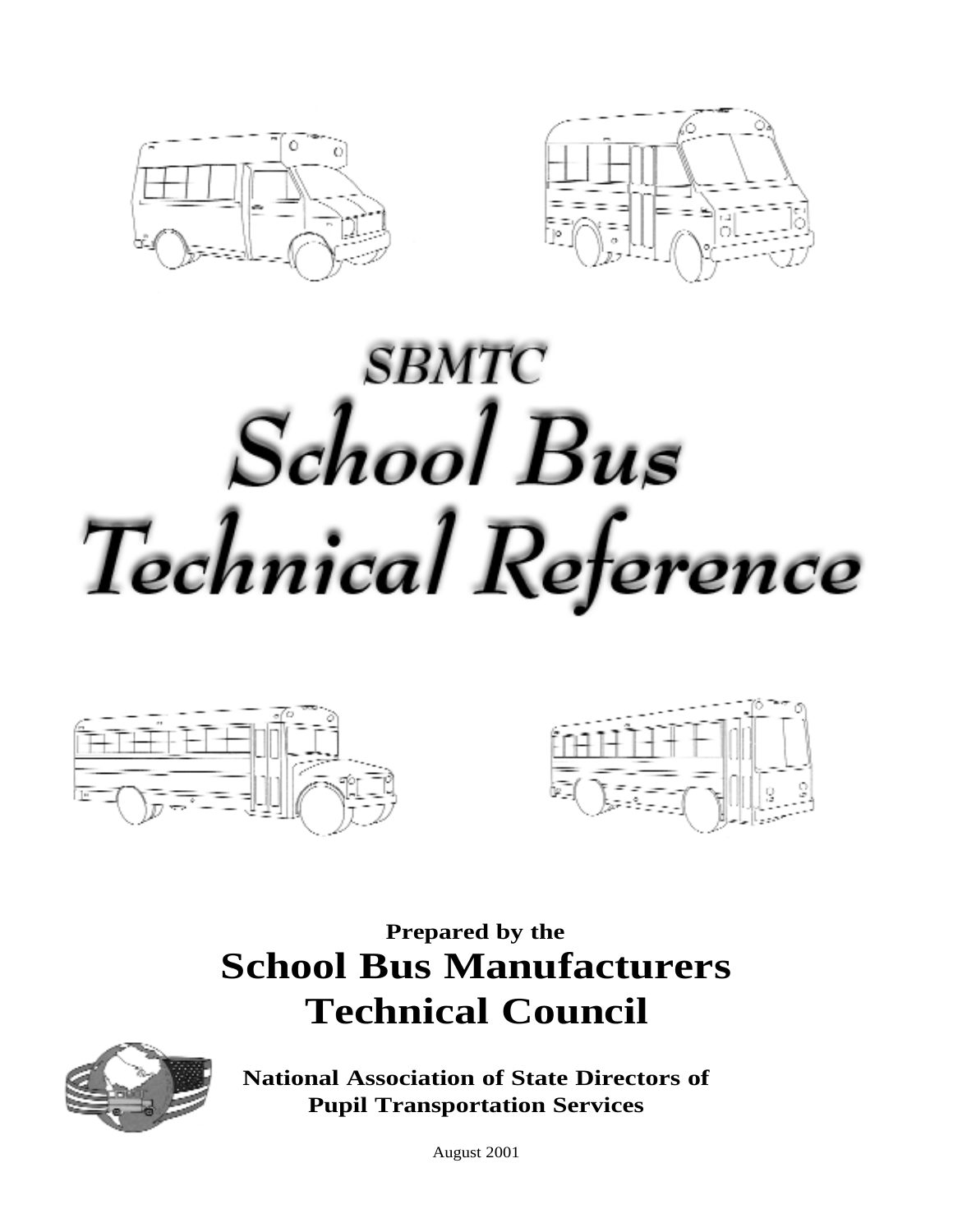The School Bus Technical Reference was prepared and published by the School Bus Manufacturers Technical Council. Use of this publication is entirely voluntary, and its applicability and suitability for any particualr use is the sole responsibility of the user.

2001 National Association of State Directors of Pupil Transportation Services. All rights reserved. **C**

Additional copies of this publication can be purchased from:

National Association of State Directors of Pupil Transportation Services 116 Howe Drive Dover, DE 19901 1.800.585.0340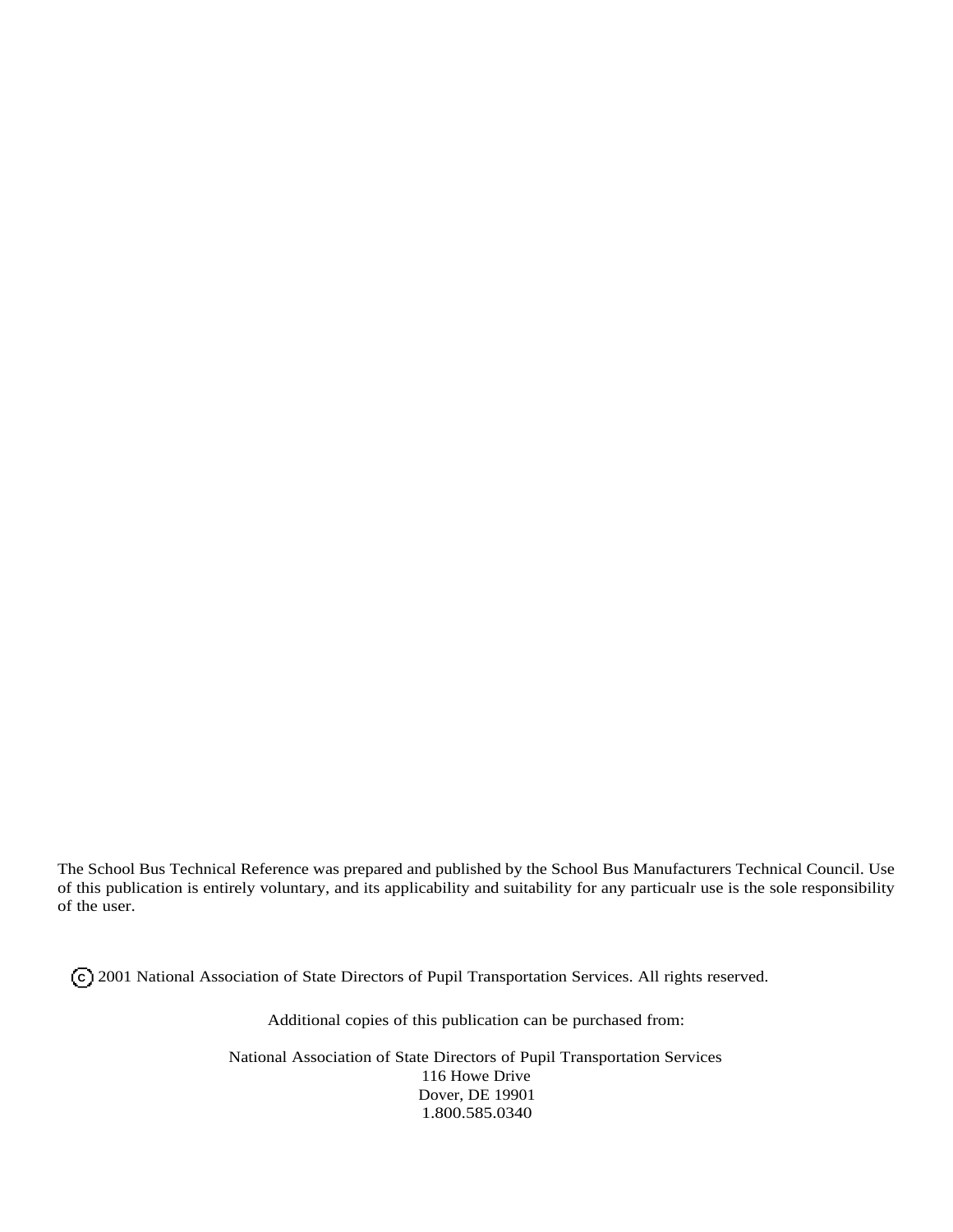### Contents

### Section I **FMVSS Applicable to School Buses**

| FMVSS No. 101        | Controls and Displays                                 | $\mathbf{1}$                                         |
|----------------------|-------------------------------------------------------|------------------------------------------------------|
| FMVSS No. 102        | Transmission Shift Lever Sequence, Starter Interlock  |                                                      |
|                      | and Transmission Braking Effect                       | 1                                                    |
| FMVSS No. 103        | Windshield Defrosting and Defogging Systems           | 1                                                    |
| FMVSS No. 104        | Windshield Wiping and Washing Systems                 | $\mathbf{1}$                                         |
| <b>FMVSS No. 105</b> | Hydraulic Brake Systems                               | $\mathbf{1}$                                         |
| FMVSS No. 106        | <b>Brake Hoses</b>                                    | $\mathbf{1}$                                         |
| FMVSS No. 108        | Lamps, Reflective Devices and Associated Equipment    | $\mathbf{1}$                                         |
| FMVSS No. 111        | <b>Rearview Mirrors</b>                               | $\mathbf{1}$                                         |
| FMVSS No. 113        | Hood Latch System                                     | $\overline{c}$                                       |
| <b>FMVSS No. 116</b> | Motor Vehicle Brake Fluids                            | $\overline{2}$                                       |
| <b>FMVSS No. 119</b> | New Pneumatic Tires for Vehicles Other Than           |                                                      |
|                      | Passenger Cars                                        | 2                                                    |
| FMVSS No. 120        | Tire Selection and Rims for Motor Vehicles Other Than |                                                      |
|                      | Passenger Cars                                        | $\overline{\mathbf{c}}$                              |
| FMVSS No. 121        | Air Brake Systems                                     | $\overline{c}$                                       |
| FMVSS No. 124        | <b>Accelerator Control Systems</b>                    |                                                      |
| FMVSS No. 131        | School Bus Pedestrian Safty Devices                   | $\begin{array}{c} 2 \\ 2 \\ 2 \end{array}$           |
| <b>FMVSS No. 201</b> | Occupant Protection in Interior Impact                |                                                      |
| FMVSS No. 202        | <b>Head Restraints</b>                                | 3                                                    |
| FMVSS No. 203        | Impact Protection for the Driver from the             |                                                      |
|                      | <b>Steering Control System</b>                        | $\mathfrak{Z}$                                       |
| FMVSS No. 204        | <b>Steering Control Rearward Displacement</b>         | $\mathfrak{Z}$                                       |
| <b>FMVSS No. 205</b> | <b>Glazing Materials</b>                              | $\begin{array}{c} 3 \\ 3 \\ 3 \\ 3 \\ 3 \end{array}$ |
| FMVSS No. 207        | Seating Systems (Driver's Seat)                       |                                                      |
| FMVSS No. 208        | Occupant Crash Protection (Driver)                    |                                                      |
| <b>FMVSS No. 209</b> | Seat Belt Assemblies                                  |                                                      |
| FMVSS No. 210        | Seat Belt Assembly Anchorages                         |                                                      |
| FMVSS No. 212        | <b>Windshield Mounting</b>                            | $\overline{4}$                                       |
| FMVSS No. 213        | <b>Child Restraint Systems</b>                        | 4                                                    |
| FMVSS No. 214        | <b>Side Impact Protection</b>                         | $\overline{\mathbf{4}}$                              |
| FMVSS No. 217        | Bus Emergency Exits and Window Retention              |                                                      |
|                      | and Release                                           | 4                                                    |
| FMVSS No. 219        | Windshield Zone Intrusion                             | $\overline{\mathcal{A}}$                             |
| FMVSS No. 220        | <b>School Bus Rollover Protection</b>                 | $\overline{\mathcal{A}}$                             |
| FMVSS No. 221        | School Bus Body Joint Strength                        | $\overline{\mathcal{A}}$                             |
| FMVSS No. 222        | School Bus Passenger Seating and Crash Protection     | 4                                                    |
| FMVSS No. 225        | Child Restraint Anchorage Systems                     | $\mathcal{L}$                                        |
| FMVSS No. 301        | Fuel System Integrity                                 | $\sqrt{5}$                                           |
| FMVSS No. 302        | Flammability of Interior Materials                    | 5                                                    |
| FMVSS No. 303        | Fuel System Integrity of Compressed Natural           |                                                      |
|                      | <b>Gas Vehicles</b>                                   | 5                                                    |
| FMVSS No. 304        | Compressed Natural Gas Fuel Container Integrity       | $\sqrt{5}$                                           |
| FMVSS No. 305        | Electric-Powered Vehicles: Electrolyte Spillage and   |                                                      |
|                      | <b>Electrical Shock Protection</b>                    | 5                                                    |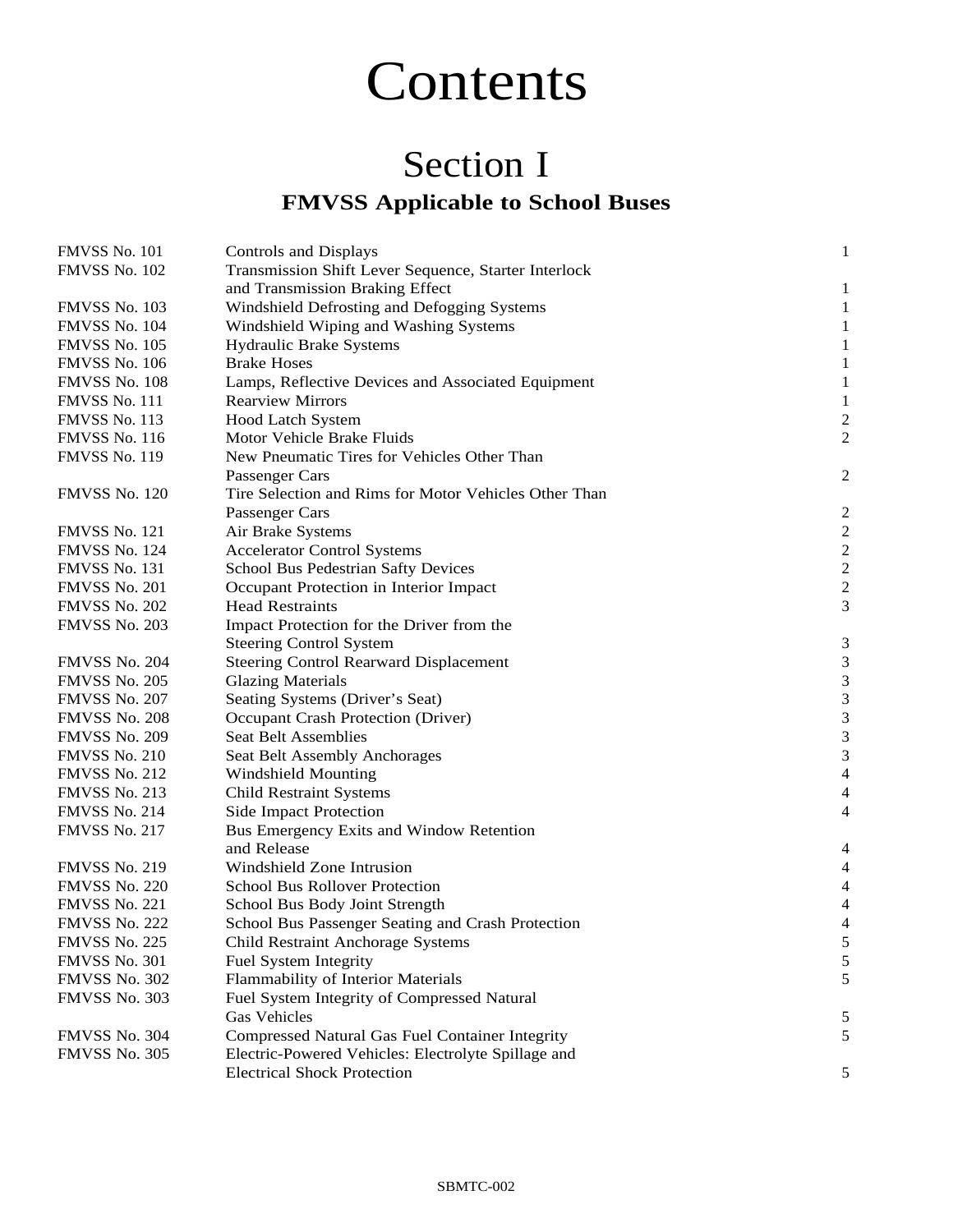### Section II **Electrical Current Draw**

| Procedure for Determining Vehicle Electrical Load Value Current Draw |  |
|----------------------------------------------------------------------|--|
| Current Draw Table for Buses                                         |  |

### Section III

#### **Selection of Charging System Components**

| А. | Alternator (Charging Unit)                            |          |
|----|-------------------------------------------------------|----------|
|    | Anticipated Local Minimum Temperature Selection Chart |          |
| B. | Voltage Regulator                                     | 8        |
| J. | Battery                                               | $\Omega$ |
|    | <b>System Wiring</b>                                  | $\Omega$ |

### Section IV

#### **FMVSS No. 108 Lighting Charts For Types A 1 & A 2, B 1 & B2, C and D Buses**

| A 108-1 Recommended Lamp Reflector Locations for Type A 1 & A 2 Buses |    |
|-----------------------------------------------------------------------|----|
| B 108-1 Recommended Lamp Reflector Locations for Type B 1 & B 2 Buses |    |
| C 108-1 Recommended Lamp Reflector Locations for Type C Buses         |    |
| D 108-1 Recommended Lamp Reflector Locations for Type D Buses         | 14 |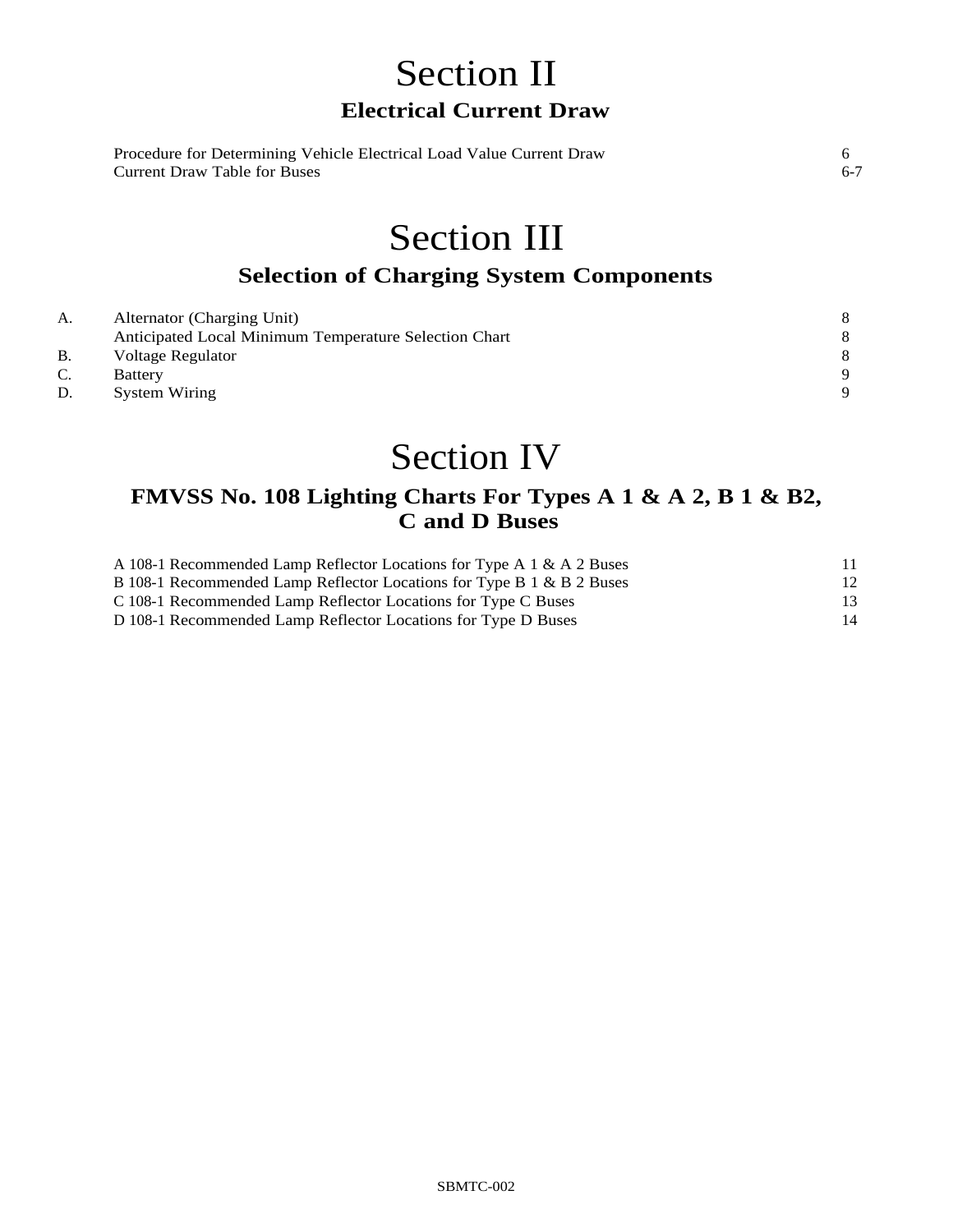## Section I

#### **Federal Motor Vehicle Safety Standards Applicable To School Buses**

#### REQUIREMENTS APPLY TO SCHOOL BUSES HAVING A GVWR

| <b>Federal Standard</b><br>Number, Title and<br><b>Description</b>                                                                                                                                                                                                               | <b>10,000 Pounds</b><br>& Under<br><b>Type A 1 &amp; B 1</b> | <b>Over 10,000</b><br><b>Over 10,000</b><br><b>Pounds</b><br><b>Pounds</b><br><b>Type A 2 &amp; B 2</b><br>Type C |                                            |             |  |
|----------------------------------------------------------------------------------------------------------------------------------------------------------------------------------------------------------------------------------------------------------------------------------|--------------------------------------------------------------|-------------------------------------------------------------------------------------------------------------------|--------------------------------------------|-------------|--|
| <b>FMVSS No. 101</b><br><b>Controls and Displays</b><br>This standard specifies requirements for the location, identification and illumination of motor vehicle controls<br>and displays.                                                                                        | $\mathbf{X}$                                                 | $\mathbf{X}$                                                                                                      | $\mathbf X$                                | $\mathbf X$ |  |
| <b>FMVSS No. 102</b><br>Transmission Shift Lever Sequence, Starter Interlock and Transmission Braking Effect<br>This standard specifies the requirements for the transmission shift lever sequence, a starter interlock, and for a<br>braking effect of automatic transmissions. | $\mathbf X$                                                  | $\mathbf{X}$                                                                                                      | $\mathbf X$                                | $\mathbf X$ |  |
| <b>FMVSS No. 103</b><br><b>Winshield Defrosting and Defogging Systems</b><br>This standard specifies requirements for wind shield defrosting and defogging systems.                                                                                                              | X                                                            | $\mathbf X$                                                                                                       | $\mathbf X$                                | X           |  |
| <b>FMVSS No. 104</b><br><b>Winshield Wiping and Washing Systems</b><br>This standard specifies requirements for wind shield wiping and washing systems.                                                                                                                          | X                                                            | $\mathbf X$                                                                                                       | $\mathbf X$                                | $\mathbf X$ |  |
| <b>FMVSS No. 105</b><br><b>Hydraulic Brake Systems</b><br>This standard specifies requirements for hyudraulic service brake and associated parking brake systems,<br>including antilock brake systems.                                                                           | $\mathbf X$                                                  | $\mathbf X$                                                                                                       | $\mathbf{X}$                               | $\mathbf X$ |  |
| <b>FMVSS No. 106</b><br><b>Brake Hoses</b><br>This standard specifies labeling and performance requirements for motor vehicle brake hose, brake hose<br>assemblies and brake hose end fittings.                                                                                  | $\mathbf X$                                                  | $\mathbf{X}$                                                                                                      | $\mathbf X$                                | $\mathbf X$ |  |
| <b>FMVSS No. 108</b><br><b>Lamps, Reflective Devices and Associated Equipment</b><br>This standard specifies requirements for original and replacement lamps, reflective devices and associated<br>equipment.                                                                    | X                                                            | $\mathbf X$                                                                                                       | X                                          | $\mathbf X$ |  |
| <b>FMVSS No. 111</b><br><b>Rearview Mirrors</b>                                                                                                                                                                                                                                  | $\mathbf X$<br>$\sim$ $\sim$ $\sim$ $\sim$                   | $\mathbf{X}$<br>$\sim$ $\sim$                                                                                     | $\mathbf X$<br>$\sim$ $\sim$ $\sim$ $\sim$ | X           |  |

Th is standard specifies requirements for the per formance and location of inside and outside rear view mirrors.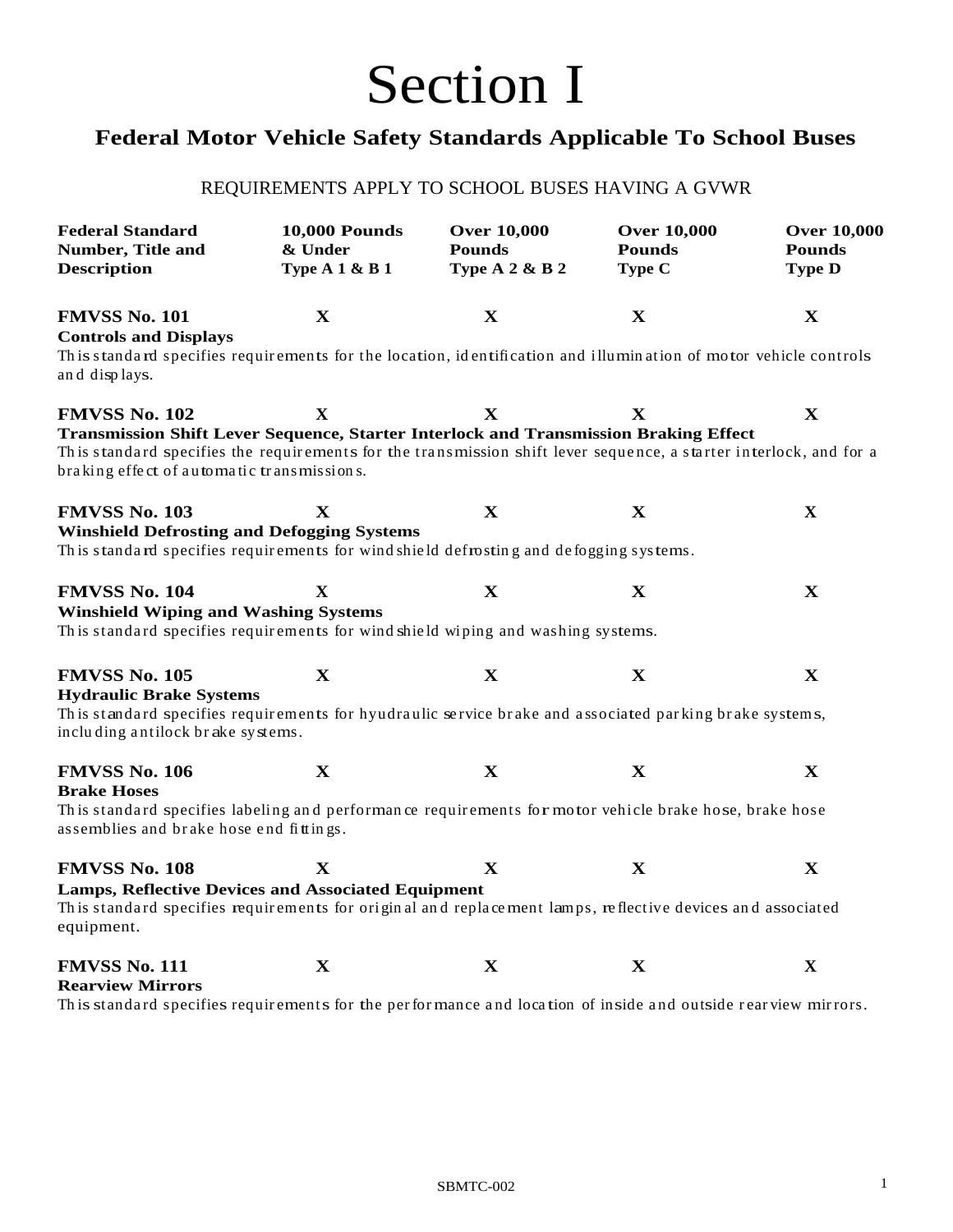#### **Federal Motor Vehicle Safety Standards Applicable To School Buses**

#### REQUIREMENTS APPLY TO SCHOOL BUSES HAVING A GVWR

| <b>Federal Standard</b><br>Number, Title and<br><b>Description</b>                                                                                                                                                                                                                                                                  | <b>10,000 Pounds</b><br>& Under<br><b>Type A 1 &amp; B 1</b> | <b>Over 10,000</b><br><b>Pounds</b><br><b>Type A 2 &amp; B 2</b> | <b>Over 10,000</b><br><b>Pounds</b><br>Type C | <b>Over 10,000</b><br><b>Pounds</b><br><b>Type D</b> |  |
|-------------------------------------------------------------------------------------------------------------------------------------------------------------------------------------------------------------------------------------------------------------------------------------------------------------------------------------|--------------------------------------------------------------|------------------------------------------------------------------|-----------------------------------------------|------------------------------------------------------|--|
| <b>FMVSS No. 113</b><br><b>Hood Latch System</b><br>This standard establishes the requirement for providing a hood latch system or hood latch systems.                                                                                                                                                                              | $\mathbf X$                                                  | $\mathbf X$                                                      | $\mathbf X$                                   | $\mathbf X$                                          |  |
| <b>FMVSS No. 116</b><br><b>Motor Vehicle Brake Fluids</b><br>This standard specifies requirements for fluids for use in hydraulic brake systems of motor vehicles, containers<br>for these fluids and labeling of the containers.                                                                                                   | $\mathbf X$                                                  | $\mathbf X$                                                      | X                                             | X                                                    |  |
| <b>FMVSS No. 119</b><br>New Pneumatic Tires for Vehicles Other Than Passenger Cars<br>This standard establishes performance and marking requirements for tires.                                                                                                                                                                     | $\mathbf X$                                                  | X                                                                | $\mathbf X$                                   | X                                                    |  |
| <b>FMVSS No. 120</b><br>Tire Selection and Rims for Motor Vehicles Other Than Passenger Cars<br>This standard specifies tire and rim selection requirements and rim marking requirements.                                                                                                                                           | $\mathbf X$                                                  | $\mathbf{X}$                                                     | $\mathbf X$                                   | $\mathbf X$                                          |  |
| <b>FMVSS No. 121</b><br><b>Air Brake Systems</b><br>This standard establishes performance and equipment requirements for braking systems on vehicles equipped<br>with air brake systems and antilock brake systems.                                                                                                                 | $\mathbf X$                                                  | $\mathbf X$                                                      | $\mathbf X$                                   | $\mathbf X$                                          |  |
| <b>FMVSS No. 124</b><br><b>Accelerator Control Systems</b><br>This standard establishes requirements for the return of a vehicle's throttle to the idle position when the driver<br>removes the actuating force from the accelerator control, or in the event of a severance or disconnection in the<br>accelerator control system. | $\mathbf X$                                                  | $\mathbf X$                                                      | $\mathbf X$                                   | $\mathbf X$                                          |  |
| <b>FMVSS No. 131</b><br><b>School Bus Pedestrian Safety Devices</b><br>This standard establishes requirements for devices that can be installed on school buses to improve the safety of<br>pedestrians in the vicinity of stopped school buses.                                                                                    | X                                                            | $\mathbf X$                                                      | X                                             | $\mathbf X$                                          |  |
| <b>FMVSS No. 201</b><br><b>Occupant Protection In Interior Impact</b><br>This standard specifies requirements to afford impact protection for occupants.                                                                                                                                                                            | X                                                            |                                                                  |                                               |                                                      |  |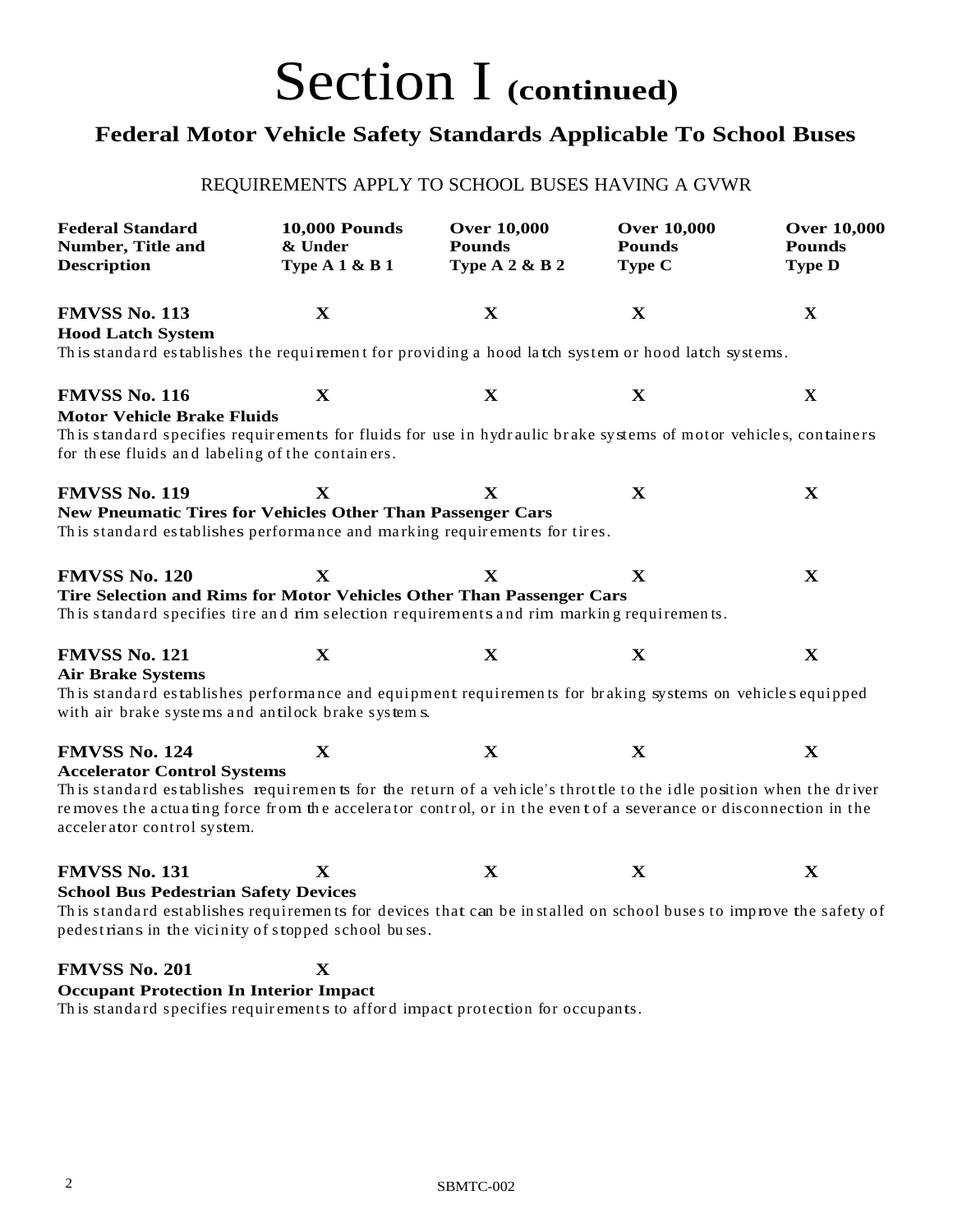#### **Federal Motor Vehicle Safety Standards Applicable To School Buses**

#### REQUIREMENTS APPLY TO SCHOOL BUSES HAVING A GVWR

| <b>Federal Standard</b><br>Number, Title and<br><b>Description</b>                                                                 | <b>10,000 Pounds</b><br>& Under<br><b>Type A 1 &amp; B 1</b> | <b>Over 10,000</b><br><b>Pounds</b><br><b>Type A 2 &amp; B 2</b> | <b>Over 10,000</b><br><b>Pounds</b><br>Type C | <b>Over 10,000</b><br><b>Pounds</b><br><b>Type D</b> |
|------------------------------------------------------------------------------------------------------------------------------------|--------------------------------------------------------------|------------------------------------------------------------------|-----------------------------------------------|------------------------------------------------------|
| <b>FMVSS No. 202</b>                                                                                                               | $\mathbf X$                                                  |                                                                  |                                               |                                                      |
| <b>Head Restraints (Driver's Seat)</b>                                                                                             |                                                              |                                                                  |                                               |                                                      |
| This standard specifies requirements for head restraints.                                                                          |                                                              |                                                                  |                                               |                                                      |
| <b>FMVSS No. 203</b>                                                                                                               | X                                                            |                                                                  |                                               |                                                      |
| <b>Impact Protection for the Driver from the Steering Control System</b>                                                           |                                                              |                                                                  |                                               |                                                      |
| This standard specifies requirements for steering control systems.                                                                 |                                                              |                                                                  |                                               |                                                      |
| <b>FMVSS No. 204</b>                                                                                                               | $\mathbf X$                                                  |                                                                  |                                               |                                                      |
| <b>Steering Control Rearward Displacement</b>                                                                                      |                                                              |                                                                  |                                               |                                                      |
| This standard specifies requirements limiting the rearward displacement of the steering control into the<br>passenger compartment. |                                                              |                                                                  |                                               |                                                      |
| <b>FMVSS No. 205</b><br><b>Glazing Materials</b>                                                                                   | $\mathbf X$                                                  | $\mathbf{X}$                                                     | $\mathbf X$                                   | X                                                    |
| This standard specifies requirements for glazing materials for use in motor vehicles and items of motor vehicle<br>equipment.      |                                                              |                                                                  |                                               |                                                      |
| <b>FMVSS No. 207</b>                                                                                                               | $\mathbf X$                                                  | $\mathbf{X}$                                                     | $\mathbf X$                                   | $\mathbf X$                                          |
| <b>Seating Systems (Driver's Seat)</b>                                                                                             |                                                              |                                                                  |                                               |                                                      |
| This standard establishes requirements for seats, their attachment assemblies and their installation.                              |                                                              |                                                                  |                                               |                                                      |
| <b>FMVSS No. 208</b>                                                                                                               | $\mathbf X$                                                  | $\mathbf{X}$                                                     | $\mathbf X$                                   | X                                                    |
| <b>Occupant Crash Protection (Driver)</b>                                                                                          |                                                              |                                                                  |                                               |                                                      |
| This standard specifies performance requirements for the protection of vehicle occupants in crashes.                               |                                                              |                                                                  |                                               |                                                      |
| <b>FMVSS No. 209</b>                                                                                                               |                                                              |                                                                  |                                               |                                                      |
| <b>Seat Belt Assemblies</b>                                                                                                        |                                                              |                                                                  |                                               |                                                      |
| This standard specifies requirements for seat belt assemblies.                                                                     |                                                              |                                                                  |                                               |                                                      |
| Driver's Seat                                                                                                                      | X                                                            | X                                                                | $\mathbf X$                                   | X                                                    |
| Passenger Seat                                                                                                                     | $\mathbf X$                                                  |                                                                  |                                               |                                                      |
| <b>FMVSS No. 210</b>                                                                                                               |                                                              |                                                                  |                                               |                                                      |
| <b>Seat Belt Assembly Anchorages</b>                                                                                               |                                                              |                                                                  |                                               |                                                      |
| This standard establishes requirements for seat belt assembly anchorages.<br>Driver's Seat                                         | $\mathbf X$                                                  | $\mathbf X$                                                      | $\mathbf X$                                   | $\mathbf X$                                          |
| Passenger Seat                                                                                                                     | $\mathbf X$                                                  |                                                                  |                                               |                                                      |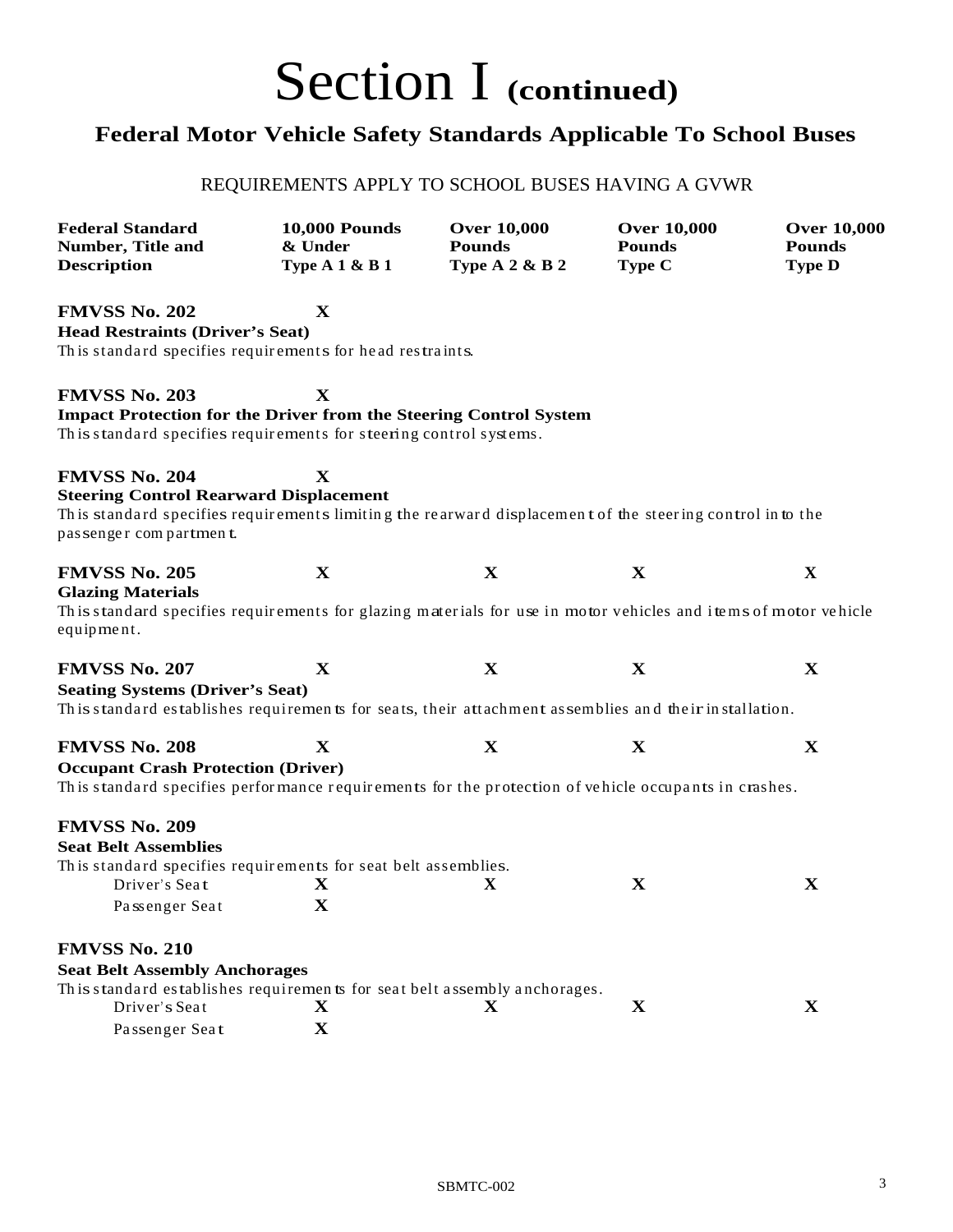#### **Federal Motor Vehicle Safety Standards Applicable To School Buses**

#### REQUIREMENTS APPLY TO SCHOOL BUSES HAVING A GVWR

| <b>Federal Standard</b><br>Number, Title and<br><b>Description</b>                                                                                                                                                                                                                                                        | <b>10,000 Pounds</b><br>& Under<br><b>Type A 1 &amp; B 1</b> | <b>Over 10,000</b><br><b>Pounds</b><br><b>Type A 2 &amp; B 2</b> | <b>Over 10,000</b><br><b>Pounds</b><br>Type C | <b>Over 10,000</b><br><b>Pounds</b><br><b>Type D</b> |
|---------------------------------------------------------------------------------------------------------------------------------------------------------------------------------------------------------------------------------------------------------------------------------------------------------------------------|--------------------------------------------------------------|------------------------------------------------------------------|-----------------------------------------------|------------------------------------------------------|
| <b>FMVSS No. 212</b><br><b>Windshield Mounting</b><br>This standard establishes windshield retention requirements for motor vehicles during crashes.                                                                                                                                                                      | $\mathbf X$                                                  |                                                                  |                                               |                                                      |
|                                                                                                                                                                                                                                                                                                                           |                                                              |                                                                  |                                               |                                                      |
| <b>FMVSS No. 213</b><br><b>Child Restraint Systems</b><br>This standard specifies requirements for child restraint systems used in motor vehicles, including integral child<br>safety seats.                                                                                                                              | $\mathbf X$                                                  | $\mathbf X$                                                      | X                                             | X                                                    |
| <b>FMVSS No. 214</b><br><b>Side Impact Protection</b><br>This standard specifies performance requirements for protection of occupants in side impact crashes.                                                                                                                                                             | X                                                            |                                                                  |                                               |                                                      |
| <b>FMVSS No. 217</b><br><b>Bus Emergency Exits and Window Retention and Release</b><br>This standard establishes requirements for the retention of windows other than windshields in buses, and<br>establishes operating forces, opening dimensions and markings for push-out bus windows and other<br>emer gen cy exits. | $\mathbf X$                                                  | $\mathbf X$                                                      | X                                             | $\mathbf X$                                          |
| <b>FMVSS No. 219</b><br><b>Windshield Zone Intrusion</b><br>This standard specifies limits for the displacement of motor vehicle components into the windshield area during<br>a crash.                                                                                                                                   | $\mathbf X$                                                  |                                                                  |                                               |                                                      |
| <b>FMVSS No. 220</b><br><b>School Bus Rollover Protection</b><br>This standard establishes performance requirements for school bus rollover protection.                                                                                                                                                                   | $\mathbf X$                                                  | $\mathbf{X}$                                                     | $\mathbf X$                                   | $\mathbf X$                                          |
| <b>FMVSS No. 221</b><br><b>School Bus Body Joint Strength</b><br>This standard establishes requirements for the strength of the body panel joints in school bus bodies.                                                                                                                                                   | X                                                            | $\mathbf X$                                                      | $\mathbf X$                                   | $\mathbf X$                                          |
| <b>FMVSS No. 222</b><br><b>School Bus Passenger Seating and Crash Protection.</b><br>This standard establishes occupant protection requirements for school bus passenger seating and restraining<br>barriers.                                                                                                             | $\mathbf X$                                                  | $\mathbf{X}$                                                     | $\mathbf X$                                   | $\mathbf X$                                          |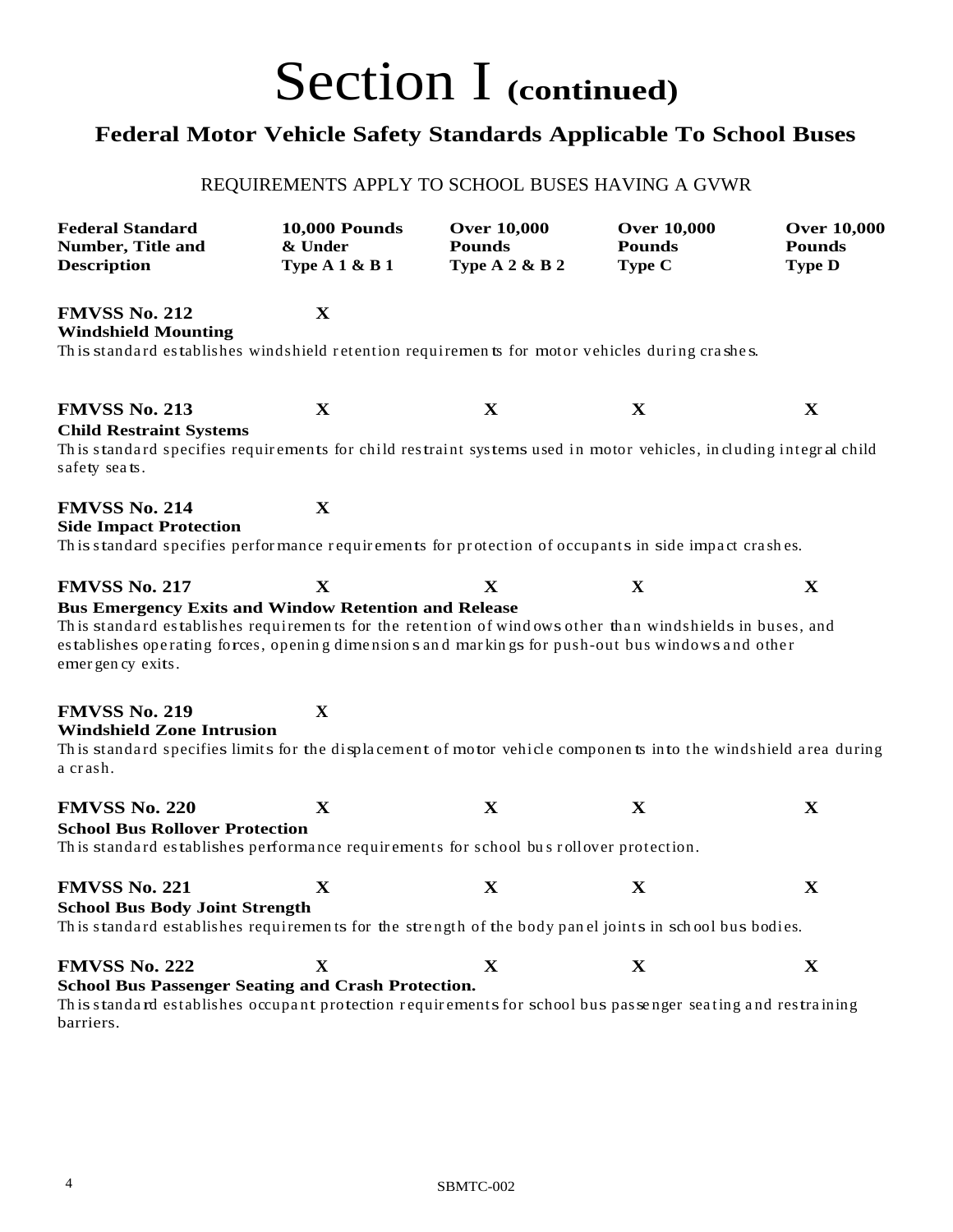#### **Federal Motor Vehicle Safety Standards Applicable To School Buses**

#### REQUIREMENTS APPLY TO SCHOOL BUSES HAVING A GVWR

| <b>Federal Standard</b><br>Number, Title and<br><b>Description</b>                                                                                                                                                                                                                                      | <b>10,000 Pounds</b><br>& Under<br><b>Type A 1 &amp; B 1</b> | <b>Over 10,000</b><br><b>Pounds</b><br><b>Type A 2 &amp; B 2</b> | <b>Over 10,000</b><br><b>Pounds</b><br>Type C | <b>Over 10,000</b><br><b>Pounds</b><br><b>Type D</b> |
|---------------------------------------------------------------------------------------------------------------------------------------------------------------------------------------------------------------------------------------------------------------------------------------------------------|--------------------------------------------------------------|------------------------------------------------------------------|-----------------------------------------------|------------------------------------------------------|
| <b>FMVSS No. 225</b><br><b>Child Restraint Anchorage Systems</b><br>This standard establishes requirements for child restraint anchorage systems to ensure their proper location and<br>strength for the effective securing of child restraints.                                                        | $\mathbf X$                                                  |                                                                  |                                               |                                                      |
| <b>FMVSS No. 301</b><br><b>Fuel System Integrity</b><br>This standard establishes requirements for the integrity of motor vehicle fuel systems.                                                                                                                                                         | $\mathbf X$                                                  | $\mathbf X$                                                      | $\mathbf X$                                   | $\mathbf X$                                          |
| <b>FMVSS No. 302</b><br><b>Flammability of Interior Materials</b><br>This standard specifies burn resistance requirements for materials used in the occupant compartments of motor<br>vehicles.                                                                                                         | $\mathbf X$                                                  | $\mathbf X$                                                      | $\mathbf X$                                   | $\mathbf X$                                          |
| <b>FMVSS No. 303</b><br><b>Fuel System Integrity of Compressed Natural Gas Vehicles</b><br>This standard specifies requirements for the integrity of motor vehicle fuel systems using compressed natural gas<br>(CNG), including the CNG fuel systems of bi-fuel, dedicated and dual-fuel CNG vehicles. | X                                                            | X                                                                | $\mathbf X$                                   | X                                                    |
| <b>FMVSS No. 304</b><br><b>Compressed Natural Gas Fuel Container Integrity</b><br>This standard specifies requirements for the integrity of compressed natural gas (CNG), motor vehicle fuel<br>containers.                                                                                             | $\mathbf{X}$                                                 | $\mathbf X$                                                      | X                                             | X                                                    |
| <b>FMVSS No. 305</b><br>Electric-Powered Vehicles: Electrolyte Spillage and Electrical Shock Protection<br>This standard specifies requirements for limitation of electrolyte spillage, retention of propulsion batteries                                                                               | $\mathbf X$                                                  |                                                                  |                                               |                                                      |

during a crash and electrical isolation of the chassis from the high-voltage system.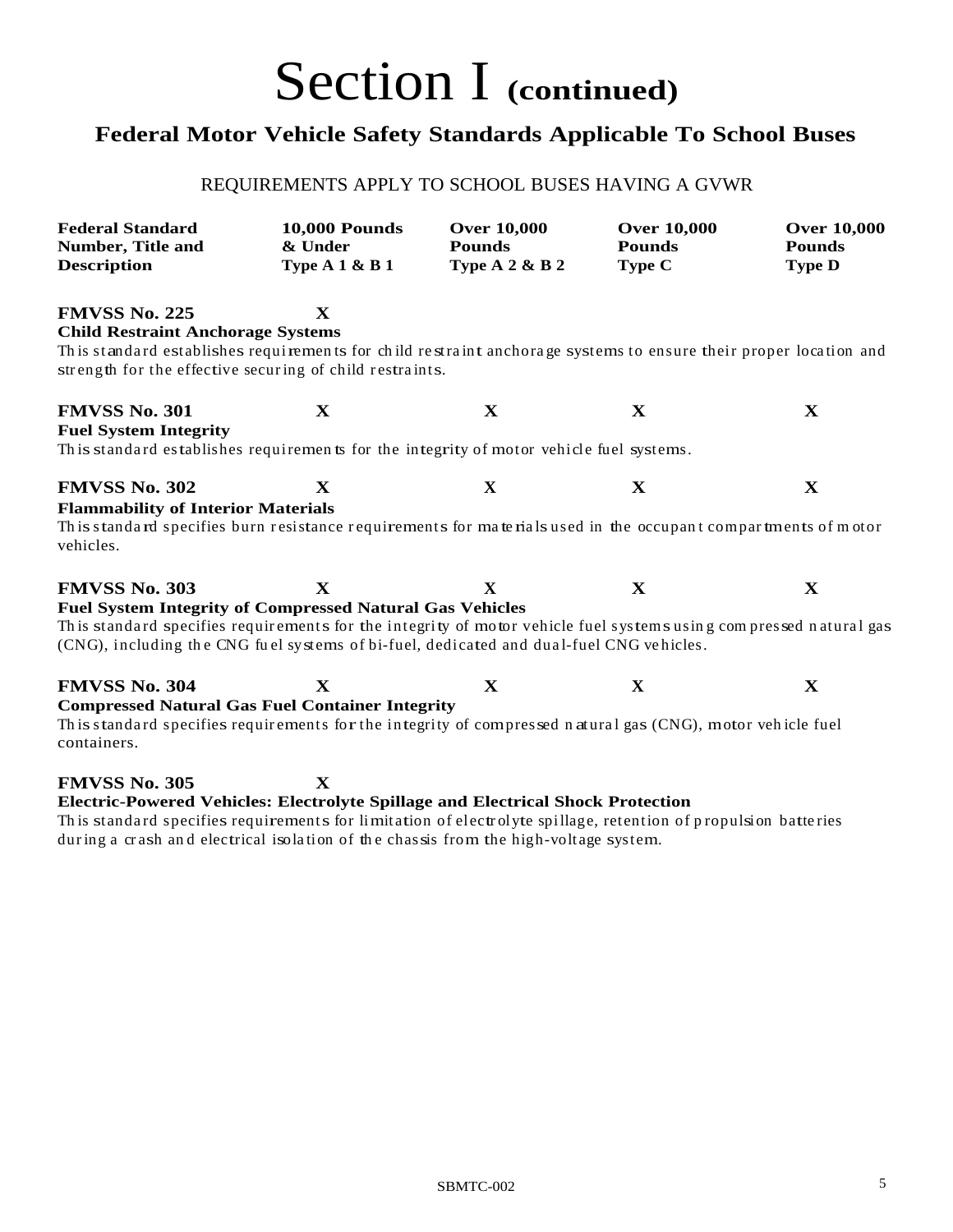## Section II

#### **Electrical Current Draw**

**To Determine Vehicle Electrical Load Value:** The vehicle electrical load values are determined from the applicable industry average SBMTC Current Draw Table (below), with the following exceptions. The SBMTC minimum electrical load value should be increased by a total of the current draw (in amperes) of all components ordered in excess of the SBMTC current draw table and/or be reduced by a total of the current draw (in amperes) for any item omitted from the vehicle(s) ordered.

|                                     | Current<br>Draw<br>(Amps) |                         | No.<br>of<br>Units<br>on |     | Total<br>Current<br>Draw   | Typical<br>on<br><b>Types</b> | Typical<br>on<br><b>Types</b><br>B 1 & B 2, |
|-------------------------------------|---------------------------|-------------------------|--------------------------|-----|----------------------------|-------------------------------|---------------------------------------------|
| <b>Constant Load Items</b>          | Per Unit                  |                         | <b>Bus</b>               |     | (Amps)                     | A 1 & A 2                     | C, D                                        |
| Basic Chassis Components*           |                           |                         |                          |     |                            | 50.0                          | 40.0                                        |
| Air Conditioning**                  | 15.00                     | X                       | 1                        | $=$ | 15.0                       |                               |                                             |
| Blower, Defroster; Primary          | 9.50                      | $\pmb{\times}$          | $\mathbf{1}$             | $=$ | 9.5                        |                               | 9.5                                         |
| Blower, Heater; Front Primary       | 24.00                     | $\pmb{\mathsf{x}}$      | 1                        | $=$ | 24.0                       |                               | 24.0                                        |
| Blower, Heater; Front Secondary     | 9.50                      | X                       | T                        | $=$ | 9.5                        |                               | 9.5                                         |
| Blower, Heater; Rear, Large         | 14.00                     | $\overline{\mathbf{x}}$ | $\overline{1}$           | $=$ | 14.0                       |                               |                                             |
| Blower, Heater; Underseat, Large    | 9.50                      | X                       | $\overline{1}$           | $=$ | 9.5                        |                               |                                             |
| <b>Event Data Recorder</b>          | 0.10                      | x                       | $\mathbf{1}$             | $=$ | 0.1                        |                               |                                             |
| Fan, Auxiliary; Driver's Area       | 2.15                      | $\pmb{\mathsf{x}}$      | $\overline{2}$           | $=$ | 4.3                        |                               |                                             |
| Fan, Roof Hatch                     | 9.00                      | X                       | T                        | $=$ | 9.0                        |                               |                                             |
| <b>Heater, Fuel Fired Auxiliary</b> | 13.00                     | $\overline{\mathbf{x}}$ | $\overline{1}$           | $=$ | 13.0                       |                               |                                             |
| Heater, Steptread                   | 6.34                      | X                       | 3                        | $=$ | 19.0                       |                               |                                             |
| Heater, Water; Auxiliary Pump       | 5.80                      | X                       | $\overline{1}$           | $=$ | 5.8                        |                               | 5.8                                         |
| Lamp, Clearance                     | 0.30                      | x                       | 4                        | $=$ | 1.2                        | 1.2                           | 1.2                                         |
| Lamp, Clearance; Intermediate       | 0.30                      | x                       | $\overline{2}$           | $=$ | 0.6                        |                               | 0.6                                         |
| Lamp, Emerg. Exit; (FMCSR)          | 0.30                      | X                       | $\overline{1}$           | $=$ | 0.3                        |                               |                                             |
| Lamp, Headlamp; Halogen             | 4.50                      | X                       | $\overline{4}$           | $=$ | 18.0                       |                               | 18.0                                        |
| Lamp, Identification                | 0.30                      | X                       | 6                        | $=$ | $\overline{1.8}$           | 1.8                           | 1.8                                         |
| Lamp, Marker; Front & Rear          | 0.30                      | x                       | 4                        | $=$ | 1.2                        | 1.2                           | 1.2                                         |
| Lamp, Marker; Intermediate          | 0.30                      | X                       | $\overline{2}$           | $=$ | 0.6                        |                               | 0.6                                         |
| Lamp, Parking                       | 0.59                      | X                       | $\overline{4}$           | $=$ | 2.4                        | 2.4                           | 2.4                                         |
| Lamp, Switch Panel                  | 0.30                      | x                       | 1                        | $=$ | 0.3                        | 0.3                           | 0.3                                         |
| Lamp, Tail (7")                     | 1.75                      | X                       | $\overline{2}$           | $=$ | 3.5                        | $\overline{3.5}$              | $\overline{3.5}$                            |
| Lamp, Tail/License Light (4")       | 0.60                      | X                       | $\overline{2}$           | $=$ | 1.2                        | 1.2                           | 1.2                                         |
| Mirrors, Heated                     | 2.41                      | X                       | 6                        | $=$ | 14.5                       |                               |                                             |
| Monitor; Lights (Doran)             | 0.50                      | x                       | 1                        | $=$ | 0.5                        |                               |                                             |
| Pump, Heater Water Boost            | 5.80                      | $\pmb{\mathsf{X}}$      | $\mathbf{1}$             | $=$ | 5.8                        |                               |                                             |
| Radio/PA System/8 Spkrs.            | 10.00                     | $\pmb{\mathsf{x}}$      | 1                        | $=$ | 10.0                       |                               |                                             |
| Radio; Communication; Receiver      | 1.50                      | $\pmb{\times}$          | $\mathbf{1}$             | $=$ | 1.5                        |                               |                                             |
| School Bus Sign; Lighted            | 4.10                      | $\pmb{\mathsf{x}}$      | $\overline{c}$           | $=$ | 8.2                        |                               |                                             |
| Strobe Light                        | 2.00                      | $\overline{\mathbf{x}}$ | T                        |     | 2.0                        |                               |                                             |
| Video Camera                        | 1.00                      | x                       | $\mathbf{1}$             | $=$ | 1.0                        |                               |                                             |
| Windshield Wiper, Electric Motor    | 6.00                      | $\overline{\mathbf{x}}$ | $\overline{2}$           | $=$ | 12.0                       | 12.0                          | 12.0                                        |
|                                     |                           | X                       |                          | $=$ |                            |                               |                                             |
|                                     |                           | $\overline{\mathbf{x}}$ |                          | $=$ |                            |                               |                                             |
|                                     |                           | $\pmb{\mathsf{x}}$      |                          | $=$ |                            |                               |                                             |
|                                     |                           |                         |                          |     | <b>Total Constant Load</b> | 73.6                          | 131.6                                       |

Note:

\* Includes Headlights, Cab Heat er/Defroster System, Windshield Wiper/Washer System, etc. for Type A 1 & A 2 buses.

6 application. SBMTC-002 \*\* Air conditioner values assume engine driven compressor. Electrical current requirements for air conditioners vary widely and should be checked for each application.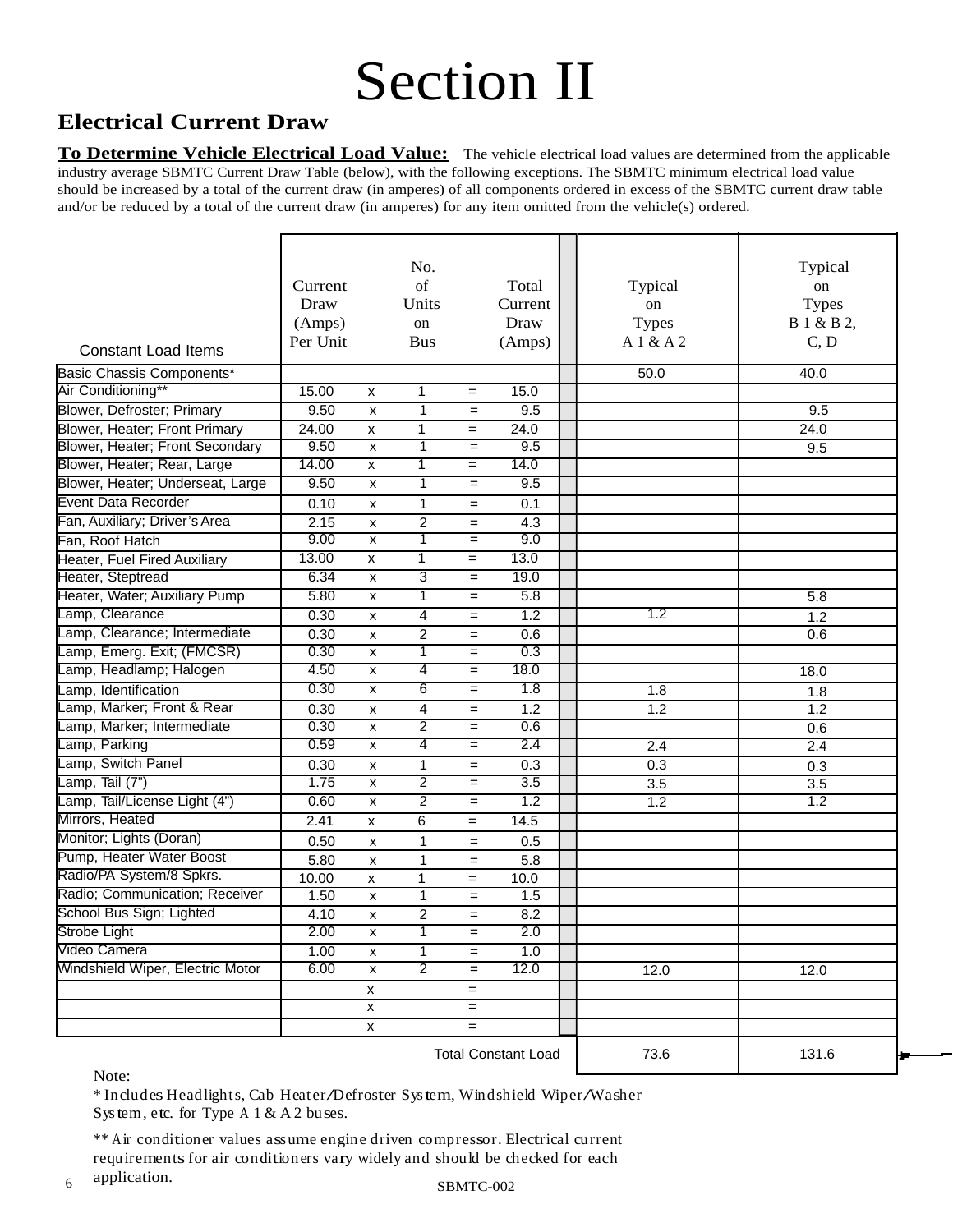| Intermittent Load Items<br><b>Crossing Arm Light</b><br><b>Crossing Arm Motor</b><br><b>Electric Power Door</b> | Current<br>Draw<br>(Amps)<br>Per Unit<br>1.75<br>2.50<br>3.00 | X<br>$\pmb{\times}$<br>X | No.<br>of<br>Units<br>on<br><b>Bus</b><br>$\overline{4}$<br>1<br>$\mathbf{1}$ | $\qquad \qquad =$<br>$=$<br>$=$ | Total<br>Current<br>Draw<br>(Amps)<br>7.0<br>2.5<br>$\overline{3.0}$ | $\overline{\mathbf{x}}$<br>$\mathsf{x}$<br>X | Operating<br>Time<br>$(% \mathcal{L}_{0}^{\infty}$ of<br>Route)<br>35<br>$\overline{35}$<br>35 | Average<br>Current<br>Draw<br>(Amps)<br>2.5<br>0.9<br>1.1 | Typical<br>on<br><b>Types</b><br>A1&A2<br>0.9 | Typical<br>on<br><b>Types</b><br>B 1 & B 2,<br>C, D<br>0.9 |
|-----------------------------------------------------------------------------------------------------------------|---------------------------------------------------------------|--------------------------|-------------------------------------------------------------------------------|---------------------------------|----------------------------------------------------------------------|----------------------------------------------|------------------------------------------------------------------------------------------------|-----------------------------------------------------------|-----------------------------------------------|------------------------------------------------------------|
| Horn, Backing                                                                                                   | 0.60                                                          | $\pmb{\times}$           | $\overline{1}$                                                                | $=$                             | 0.6                                                                  | $\overline{\mathsf{x}}$                      | $\overline{5}$                                                                                 | 0.0                                                       |                                               |                                                            |
| Lamp, Area Approach                                                                                             | 2.10                                                          | X                        | $\mathbf{1}$                                                                  | $=$                             | 2.1                                                                  | $\boldsymbol{\mathsf{x}}$                    | $\overline{10}$                                                                                | 0.2                                                       |                                               |                                                            |
| Lamp, Backup                                                                                                    | 3.00                                                          | X                        | 4                                                                             | $=$                             | 12.0                                                                 | $\mathsf{x}$                                 | $\overline{5}$                                                                                 | 0.6                                                       | 0.6                                           | 0.6                                                        |
| Lamp, Front Turn Signal                                                                                         | 1.75                                                          | X                        | 1                                                                             | $=$                             | 1.8                                                                  | $\mathsf{x}$                                 | $\overline{35}$                                                                                | 0.6                                                       | 0.6                                           | 0.6                                                        |
| Lamp, Front-Side Turn Signal                                                                                    | 1.75                                                          | X                        | $\overline{2}$                                                                | $=$                             | $\overline{3.5}$                                                     | $\mathsf{x}$                                 | $\overline{35}$                                                                                | 1.2                                                       | 1.2                                           | 1.2                                                        |
| Lamp, Rear Turn Signal (7")                                                                                     | 1.75                                                          |                          | 1                                                                             |                                 | 1.8                                                                  | $\overline{\mathsf{x}}$                      | 35                                                                                             | 0.6                                                       | 0.6                                           | 0.6                                                        |
| Lamp, Stepwell                                                                                                  | 0.59                                                          | X<br>X                   | $\mathbf{1}$                                                                  | $=$<br>$=$                      | 0.6                                                                  | X                                            | $\overline{35}$                                                                                | 0.2                                                       | 0.2                                           | 0.2                                                        |
| Lamp, Stop Lights (7")                                                                                          | 1.90                                                          | $\pmb{\times}$           | $\overline{2}$                                                                | $=$                             | $\overline{3.8}$                                                     | $\overline{\mathsf{x}}$                      | 35                                                                                             | 1.3                                                       | 1.3                                           | 1.3                                                        |
| Lamp, Engine Compartment                                                                                        | 0.59                                                          | X                        | $\mathbf{1}$                                                                  | $=$                             | 0.6                                                                  | $\boldsymbol{\mathsf{x}}$                    | $\overline{5}$                                                                                 | 0.0                                                       |                                               |                                                            |
| Lamp, Lift Approach Area                                                                                        | 2.10                                                          | x                        | 1                                                                             | $=$                             | 2.1                                                                  | X                                            | 10                                                                                             | 0.2                                                       |                                               |                                                            |
| Lamp, Luggage Compartment                                                                                       | 0.59                                                          | x                        | 1                                                                             | $=$                             | 0.6                                                                  | X                                            | 10                                                                                             | 0.1                                                       |                                               |                                                            |
| Lamps, Dome                                                                                                     | 0.59                                                          | $\mathsf{x}$             | 7                                                                             | $=$                             | 4.1                                                                  | $\mathbf{x}$                                 | $\overline{35}$                                                                                | 1.4                                                       | 1.4                                           | 1.4                                                        |
| Lamps, SB Warning                                                                                               | 5.80                                                          | $\pmb{\times}$           | 4                                                                             | $=$                             | 23.2                                                                 | $\boldsymbol{\mathsf{x}}$                    | $\overline{35}$                                                                                | 8.1                                                       | 8.1                                           | 8.1                                                        |
| Lamps, SB Warning, Flasher (mech)                                                                               | 1.70                                                          | $\overline{\mathbf{x}}$  | 4                                                                             | $=$                             | 6.8                                                                  | X                                            | 35                                                                                             | 2.4                                                       | $\overline{2.4}$                              | 2.4                                                        |
| Radio; Communication; Transmitter                                                                               | 7.50                                                          | $\overline{\mathsf{x}}$  | T                                                                             | $=$                             | 7.5                                                                  | X                                            | $\overline{5}$                                                                                 | 0.4                                                       |                                               |                                                            |
| <b>Sanders</b>                                                                                                  | 10.00                                                         | x                        | $\overline{2}$                                                                | $=$                             | 20.0                                                                 | $\overline{\mathbf{x}}$                      | $\overline{5}$                                                                                 | 1.0                                                       |                                               |                                                            |
| Stop Arm Lights, (Incandescant)                                                                                 | 2.0                                                           | $\pmb{\times}$           | 4                                                                             | $=$                             | 8.0                                                                  | X                                            | $\overline{35}$                                                                                | 2.8                                                       | 2.8                                           | 2.8                                                        |
| Stop Arm Motor (Electric)                                                                                       | 2.50                                                          | X                        | 1                                                                             | $=$                             | 2.5                                                                  | $\mathsf{x}$                                 | $\overline{35}$                                                                                | 0.9                                                       | 0.9                                           | 0.9                                                        |
| <b>Wheelchair Lift</b>                                                                                          | 100.00                                                        | x                        | 1                                                                             | $=$                             | 100.0                                                                | $\mathsf{x}$                                 | 10                                                                                             | 10.0                                                      |                                               |                                                            |
| Wheelchair Lift Light                                                                                           | 0.59                                                          | $\pmb{\times}$           | $\mathbf{1}$                                                                  | $=$                             | 0.6                                                                  | X                                            | $\overline{10}$                                                                                | 0.1                                                       |                                               |                                                            |
| Windshield Washer                                                                                               | 3.50                                                          | X                        | $\mathbf{1}$                                                                  | $=$                             | $\overline{3.5}$                                                     | X                                            | $\overline{5}$                                                                                 | 0.2                                                       | 0.2                                           | 0.2                                                        |
|                                                                                                                 |                                                               | $\overline{\mathbf{x}}$  |                                                                               | $=$                             |                                                                      |                                              |                                                                                                |                                                           |                                               |                                                            |
|                                                                                                                 |                                                               | x                        |                                                                               | $=$                             |                                                                      |                                              |                                                                                                |                                                           |                                               |                                                            |
|                                                                                                                 |                                                               | x                        |                                                                               | $=$                             |                                                                      |                                              |                                                                                                |                                                           |                                               |                                                            |
|                                                                                                                 |                                                               |                          |                                                                               |                                 |                                                                      |                                              |                                                                                                | <b>Total Intermittent Load</b>                            | 21.3                                          | 21.3                                                       |
|                                                                                                                 |                                                               |                          |                                                                               |                                 |                                                                      |                                              |                                                                                                | Total Constant Load                                       | 73.6                                          | 131.6                                                      |
|                                                                                                                 |                                                               |                          |                                                                               |                                 |                                                                      |                                              |                                                                                                | <b>Total Vehicle Load</b>                                 | 94.8                                          | 152.8                                                      |

#### **Phantom Load (present at all times)**

-1

| <b>ABS</b> Computer          | Note: These items use very little            |
|------------------------------|----------------------------------------------|
| Aux. Fuel Fired Heater       | current, but can run down                    |
| l Clock-                     | the battery when the bus                     |
| <b>Engine Computer</b>       | is parked for an extended<br>period of time. |
| <b>Transmission Computer</b> |                                              |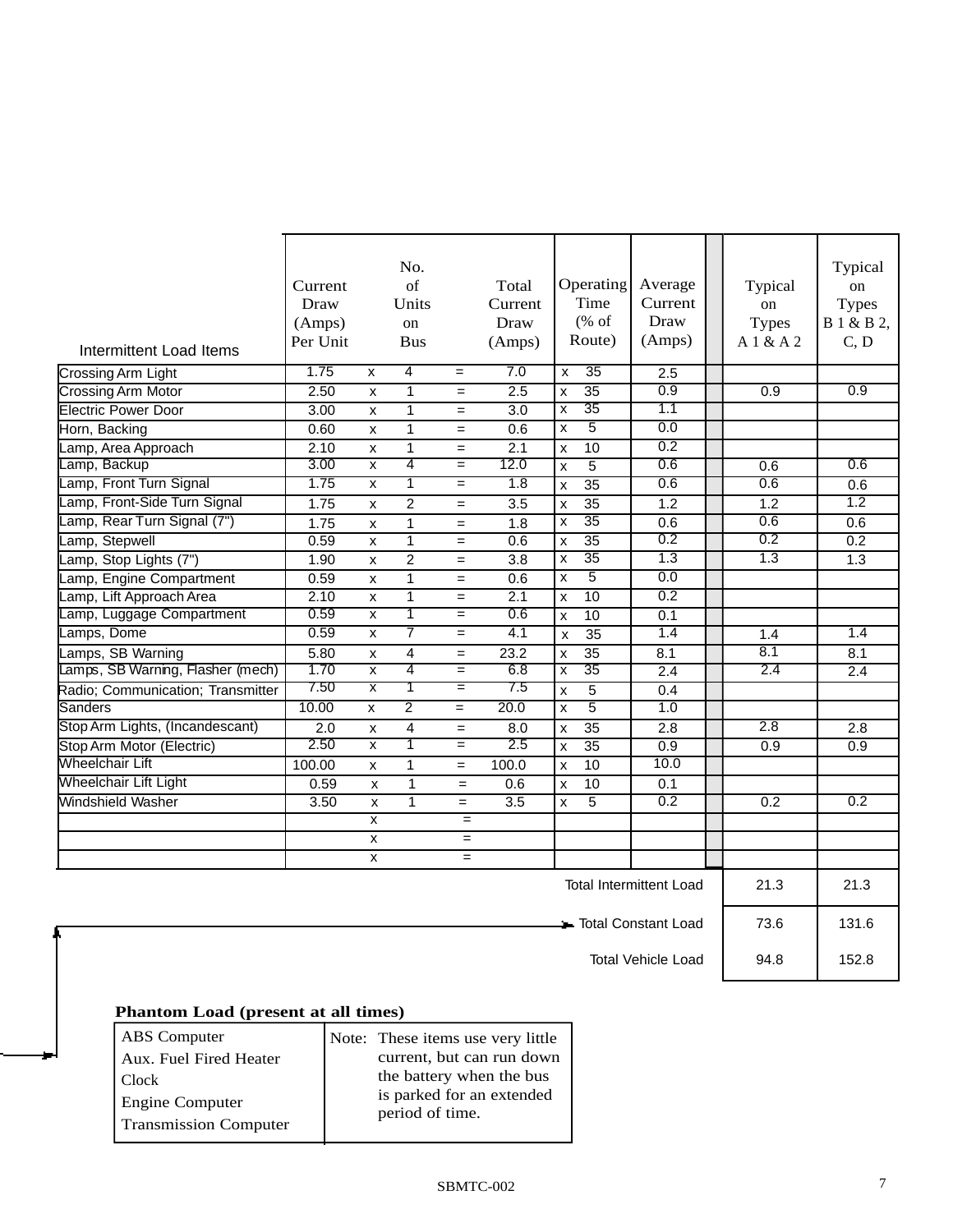## Section III

#### **Selection Of Charging System Components**

#### **A. Alternator (Charging Unit)**

- *Rated* or *peak* output (in amperes) should be equal to or greater than the vehicle's electrical load value 1. determined in Section II.
- 2. Charge-at-idle, i.e., output (in amperes) of an alternator, as installed and measured at the engine manufacturer's recomneded idle speed, should be equal to or greater than the appropriate value specified for *a minumum temperature of 0OF or below* (see Anticipated Local Minimum Temperature Selection Chart below), based upon a vehicle's electrical load value determined in Section II.

A buyer may request that all bids (or quotations) cover a higher, local anticipated *minimum temperature* selected from the Anticipated Local Minimum Temperature Selection Chart.

All alternator (charging unit) output ratings shall be established under test conditions outlined by SAE J56, "Starting Motor and Generator Curves."

#### **Anticipated Local Minimum Temperature Selection Chart**

| <b>Vehicle Electrical</b><br><b>Load Value</b><br>(Amps.) | <b>Minimum Temp</b><br>Above 30°F | <b>Minimum Temp</b><br>O <sup>o</sup> F to 30 <sup>o</sup> F | <b>Minimum Temp</b><br><b>Below 0°F</b> |
|-----------------------------------------------------------|-----------------------------------|--------------------------------------------------------------|-----------------------------------------|
| 40                                                        | 16                                | 18                                                           | 20                                      |
| 50                                                        | 20                                | 22                                                           | 25                                      |
| 60                                                        | 24                                | 27                                                           | 30                                      |
| 70                                                        | 28                                | 32                                                           | 35                                      |
| 80                                                        | 32                                | 36                                                           | 40                                      |
| 90                                                        | 36                                | 41                                                           | 45                                      |
| 100                                                       | 40                                | 45                                                           | 50                                      |
| 110                                                       | 44                                | 50                                                           | 55                                      |
| 120                                                       | 48                                | 58                                                           | 60                                      |
| 130                                                       | 52                                | 59                                                           | 65                                      |
| 140                                                       | 56                                | 63                                                           | 70                                      |
| 150                                                       | 60                                | 68                                                           | 75                                      |

#### **Alternator Output in Amperes at Engine Idle**

NOTE: Minimum Anticipated Temperature is defined as *normal January daily mimimum temperature* for the area in which the vehicle is not to be regularly operated, as listed in the publication *Climatological Date, National Summary.* This publication is available from the Superintendent of Documents, Government Printing Office, Washington, D.C. 20402.

#### **B. Voltage Regulator**

1. A voltage regulator shall be provided, which is designed for close control of the system voltage.

Either a separately mounted regulator, or an integral alternator-regulator may be used. 2.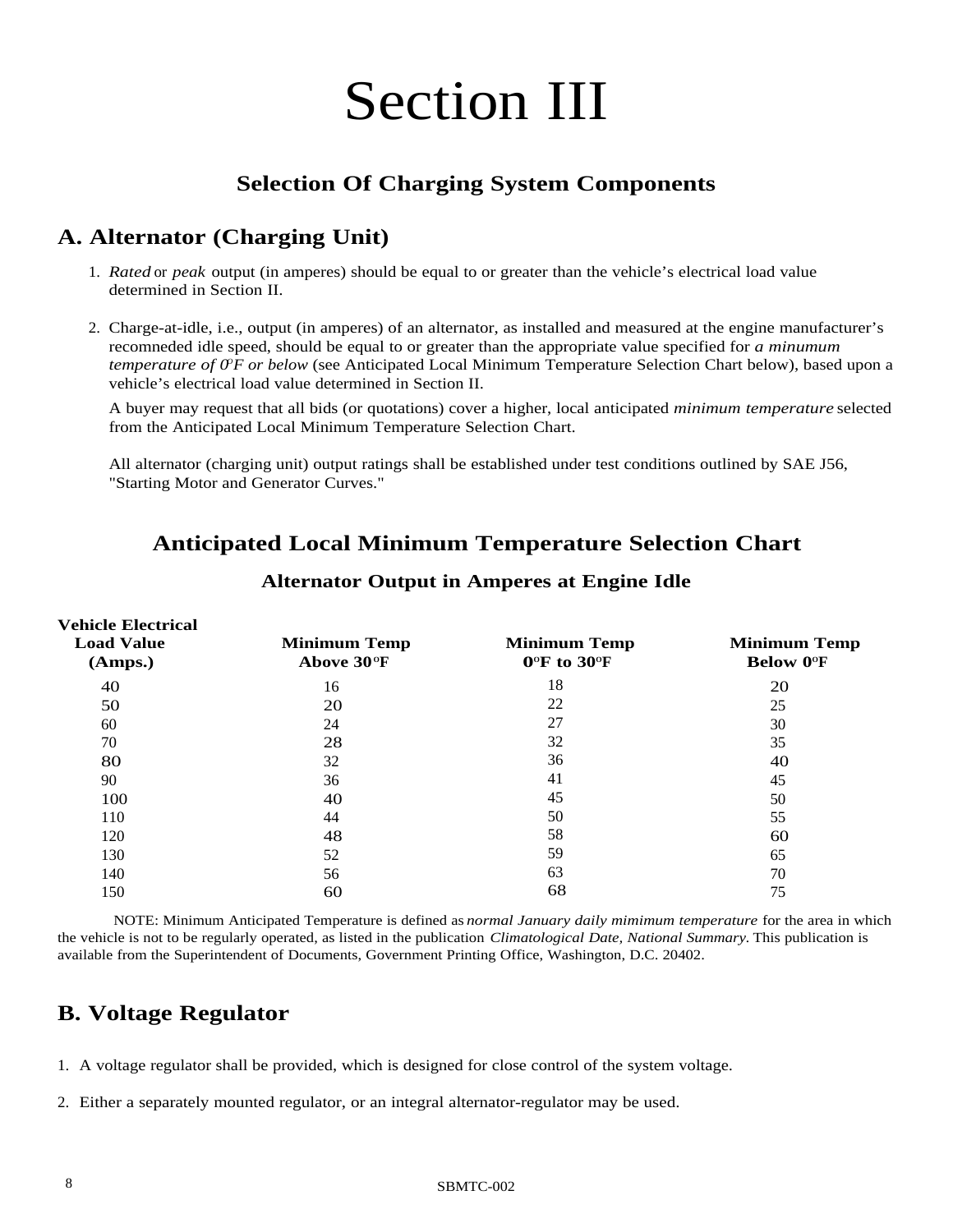#### **C. Battery**

- 1. Storage battery is to be furnished by the chassis supplier.
- 2. Storage battery supplied with vehicle should conform to SAE J537, "Storage Batteries."
- 3. Rating of batteries supplied with vehicle should equal or exceed:
	- a. The engine company's recommendation in CCA (Cold Cranking Amps rating at 0°F for 30 seconds) for adequate cranking of their engine at the local area minimum anticipated temperature specified as an alternator selection requirement in Part A of this Section.
	- b. An ampere-hour capacity rating which is equal numerically to the vehicle electrical load value established in Section II (+5 Amps.) and a mimimum reserve capacity rating of 120 mimutes at 25 amps.

#### **D. System Warning**

The wire size and circuit connections should be such that the battery voltage is maintained within 0.3 volt of the regulator operating voltage at all load and state-of-charge conditions under which the voltage regulator is operating.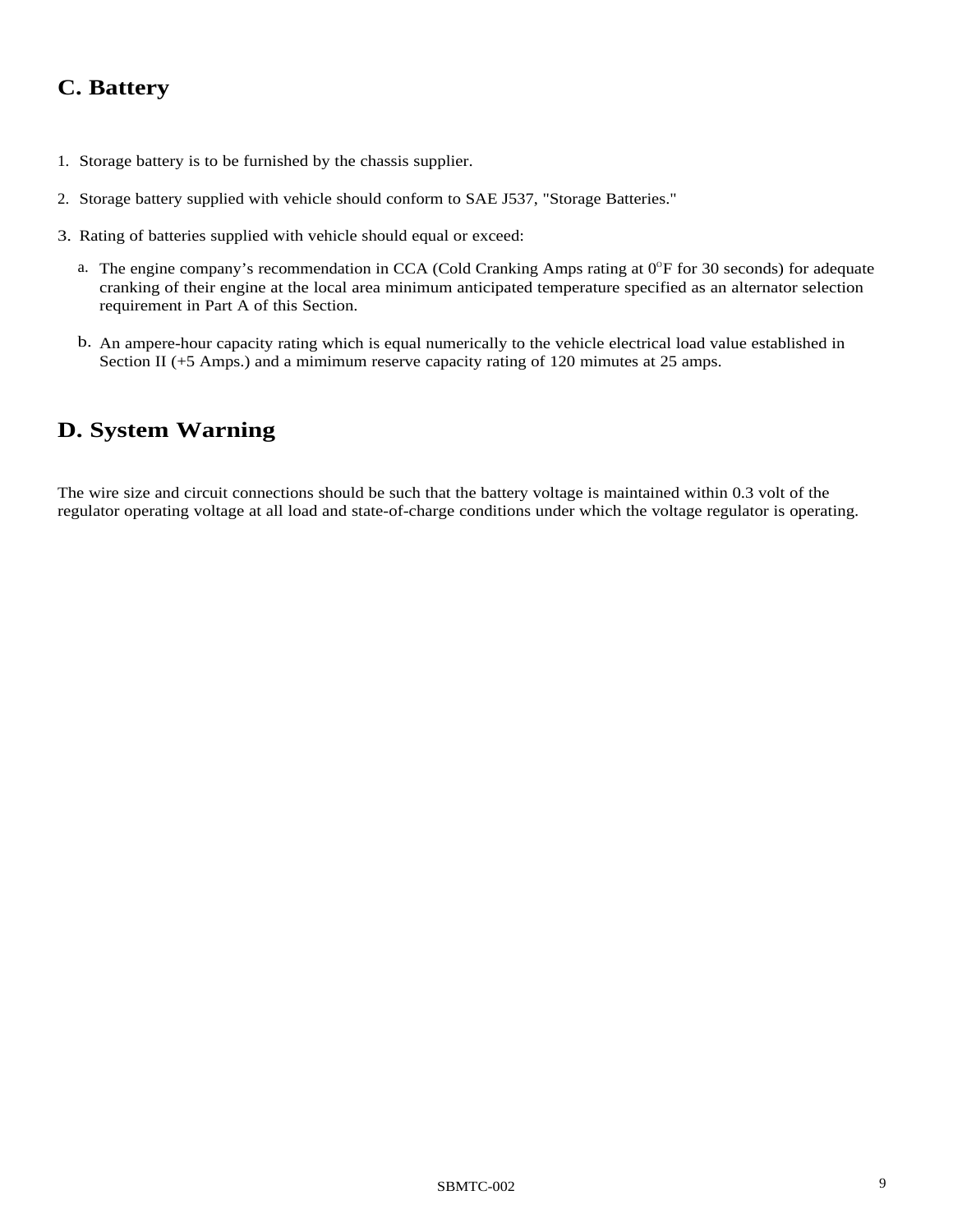### Section IV

### FMVSS No. 108 Lighting Charts

For Types A 1 & A 2, B 1 & B 2, C & D Buses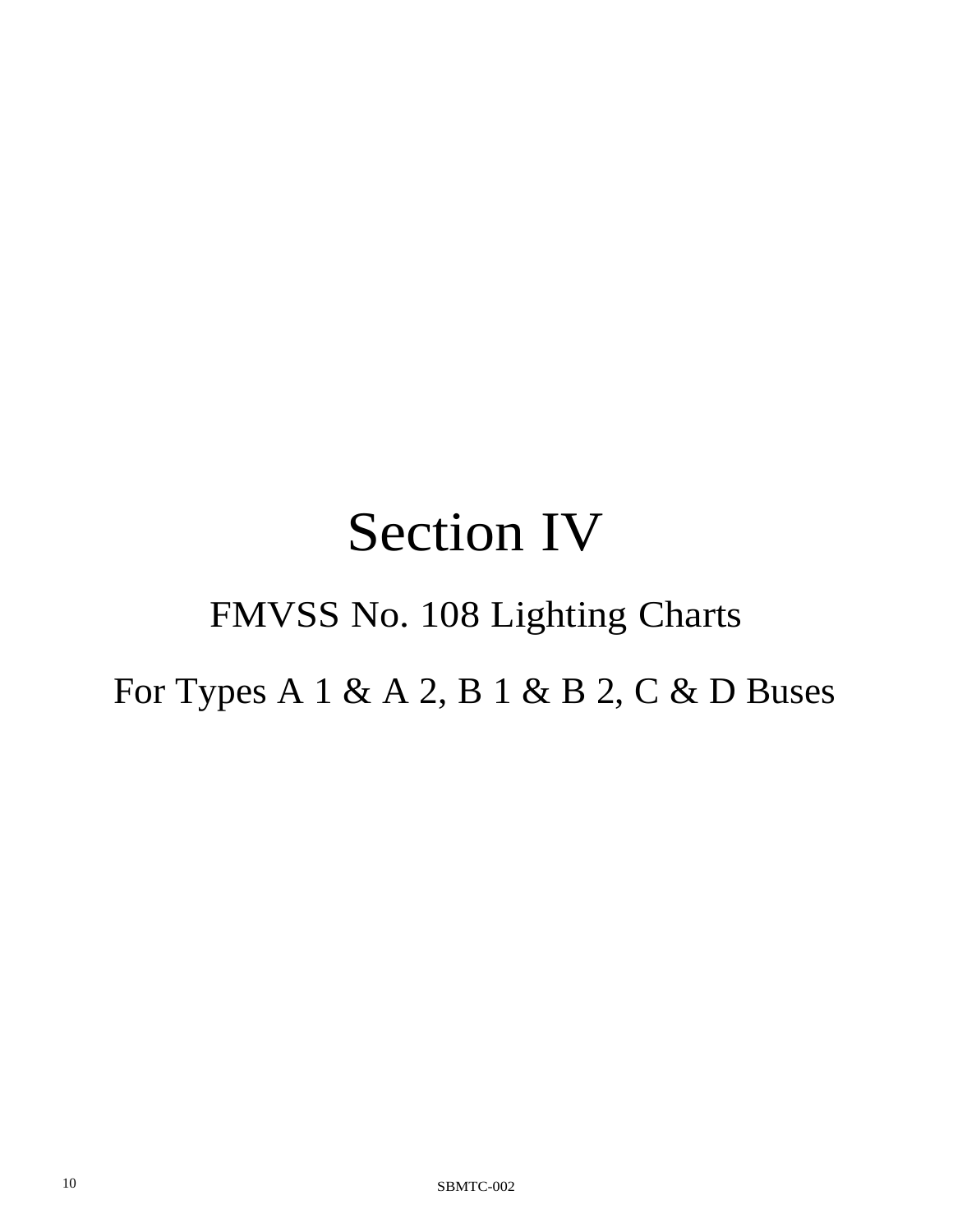



THE GENERAL AREAS INDICATED FOR LAMPS AND REFLECTORSARE ACCEPTABLE TOTHE U.S. DEPARTMENT OF TRANSPORTATION'S NATIONAL HIGHWAY TRAFFIC SAFETY ADMINISTRATION AND FEDERAL MOTOR CARRIERSAFETY ADMINISTRATION. CONSULT FMVSS NO. 108 AND THE APPLICABLE TABLES THEREIN FOR EXACT REQUIREMENTS, SUCH AS: MOUNTING HEIGHT LIMITATIONS, LAMP COMBINATIONS AND ALTERNATE LOCATIONS.

#### LEGEND

- HEADLAMPS (2)-WHITE (4 OPTIONAL) 1.
- FRONT SIDE-MARKER LAMPS (2)-AMBER 2.
- FRONT SIDE-REFLECTORS (2)-AMBER 3.
- FRONT TURN-SIGNAL LAMPS (2)-AMBER 4.
- FRONT TURN-SIGNAL LAMPS (2)-AMBER (OPTIONAL LOCATION) 4A.
- FRONT IDENTIFICATION LAMPS (3)-AMBER 5.
- FRONT CLEARANCE LAMPS (2)-AMBER 6.
- COMBINATION REAR CLEARANCE & SIDE-MARKER LAMPS (2)-RED (MAY BE 4 SEPERATE LAMPS, SEE S4.4 FMVSS NO. 108) 7.
- REAR SIDE REFLECTORS (2)-RED 8.
- REAR IDENTIFICATION LAMPS (3)-RED 9.
- FRONT SCHOOL BUS WARNING LAMPS (2)-RED (4 LAMP SYSTEM OPTIONAL - 2 RED & 2 AMBER, SEE S4.1.4 FMVSS NO. 108) 10.
- REAR SCHOOL BUS WARNING LAMPS (2)-RED (4 LAMP SYSTEM OPTIONAL - 2 RED & 2 AMBER, SEE S4.1.4 FMVSS NO. 108) 11.
- REAR BACKUP LAMP (1)-WHITE (LOCATION OPTIONAL PROVIDED OPTICAL REQUIREMENTS ARE MET) 12.

THE FOLLOWING SHALL BE MOUNTED WITHIN THE DASHED AREA ACCORDING TO MANUFACTURER'S DESIGN:

- REAR TURN-SIGNAL LAMPS (2)-RED OR AMBER 13.
- REAR STOP LAMPS (2)-RED 14.
- REAR TAILLAMPS (2)-RED 15.
- 15A. REAR LICENSE PLATE LAMP (1)-WHITE COMBINED WITH TAILLAMP
- 16. REAR REFLECTORS (2)-RED

| RECOMMENDED LAMP AND REFLECTOR LOCATIONS   |              |         |
|--------------------------------------------|--------------|---------|
| <b>FMVSS NO. 108</b>                       |              |         |
| VEHICLE OF 80 OR MORE INCHES OVERALL WIDTH |              |         |
| TYPE A $1 \& A 2 \text{ BUS}$              |              |         |
| CUT-AWAY VAN TYPE CHASSIS                  |              |         |
| <b>SCALE: NONE</b>                         | <b>SBMTC</b> | A 108-1 |
| DATE: 8-01                                 |              |         |

 $SBMTC-002$  11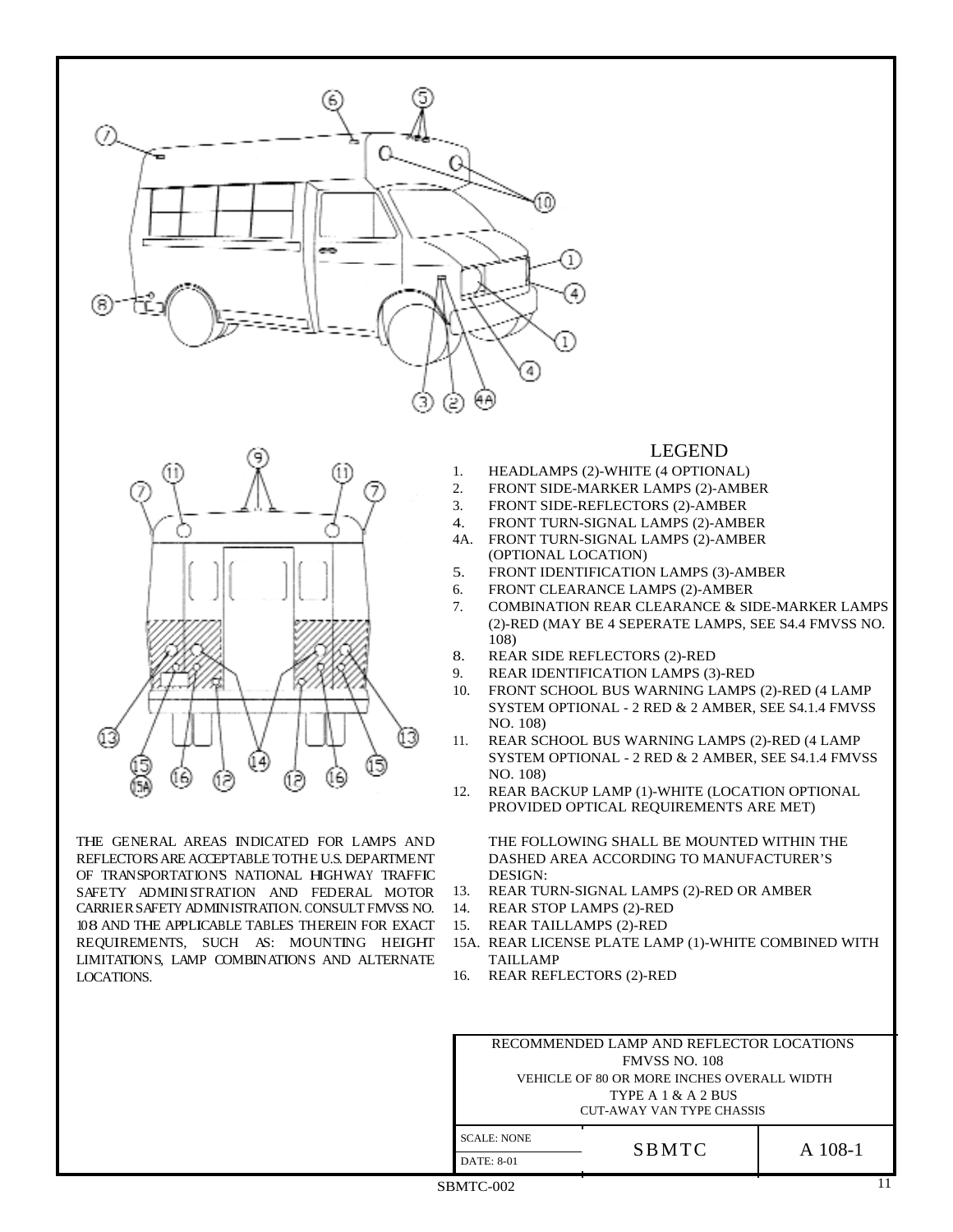



THE GENERAL AREAS INDICATED FOR LAMPS AND REFLECTORSARE ACCEPTABLE TOTHE U.S. DEPARTMENT OF TRANSPORTATIONS NATIONAL HIGHWAY TRAFFIC SAFETY ADMINISTRATION AND FEDERAL MOTOR CARRIERSAFETY ADMINISTRATION. CONSULT FMVSS NO. 108 AND THE APPLICABLE TABLES THEREIN FOR EXACT REQUIREMENTS, SUCH AS: MOUNTING HEIGHT LIMITATIONS, LAMP COMBINATIONS AND ALTERNATE LOCATIONS.

#### LEGEND

- HEADLAMPS (2)-WHITE (4 OPTIONAL)
- FRONT SIDE-MARKER LAMPS (2)-AMBER
- FRONT SIDE-REFLECTORS (2)-AMBER
- FRONT TURN-SIGNAL LAMPS (2)-AMBER 4.
- FRONT TURN-SIGNAL LAMPS (2)-AMBER (OPTIONAL LOCATION) 4A.
- FRONT IDENTIFICATION LAMPS (3)-AMBER 5.
- COMBINATION FRONT CLEARANCE & SIDE-MARKER 6.
- LAMPS (2)-AMBER (MAY BE 4 SEPERATE LAMPS, SEE S4.4 FMVSS NO. 108
- COMBINATION REAR CLEARANCE & SIDE-MARKER LAMPS (2)-RED (MAY BE 4 SEPERATE LAMPS, SEE S4.4 FMVSS NO. 108) 7.
- REAR SIDE REFLECTORS (2)-RED 8.
- REAR IDENTIFICATION LAMPS (3)-RED 9.
- FRONT SCHOOL BUS WARNING LAMPS (2)-RED (4 LAMP SYSTEM OPTIONAL - 2 RED & 2 AMBER, SEE S4.1.4 FMVSS NO. 108) 10.
- REAR SCHOOL BUS WARNING LAMPS (2)-RED (4 LAMP SYSTEM OPTIONAL - 2 RED & 2 AMBER, SEE S4.1.4 FMVSS NO. 108) 11.
- REAR BACKUP LAMP (1)-WHITE (LOCATION OPTIONAL PROVIDED OPTICAL REQUIREMENTS ARE MET) 12.
- INTERMEDIATE SIDE-MARKER LAMPS (2)-AMBER (IF VEHICLE IS 30' OR MORE OVERALL LENGTH) 13.
- INTERMEDIATE SIDE-REFLECTORS (2)-AMBER (IF VEHICLE IS 30' OR MORE OVERALL LENGTH) 14.

THE FOLLOWING SHALL BE MOUNTED WITHIN THE DASHED AREA ACCORDING TO MANUFACTURER'S DESIGN:

- REAR TURN-SIGNAL LAMPS (2)-RED OR AMBER 15.
- REAR STOP LAMPS (2)-RED 16.
- REAR TAILLAMPS (2)-RED 17.
- 17A. REAR LICENSE PLATE LAMP (1)-WHITE COMBINED WITH TAILLAMP
- REAR REFLECTORS (2)-RED 18.

| RECOMMENDED LAMP AND REFLECTOR LOCATIONS   |       |                |  |
|--------------------------------------------|-------|----------------|--|
| <b>FMVSS NO. 108</b>                       |       |                |  |
| VEHICLE OF 80 OR MORE INCHES OVERALL WIDTH |       |                |  |
| TYPE B 1 & B 2 BUS                         |       |                |  |
|                                            |       |                |  |
| <b>SCALE: NONE</b>                         |       |                |  |
| DATE: 8-01                                 | SBMTC | <b>B</b> 108-1 |  |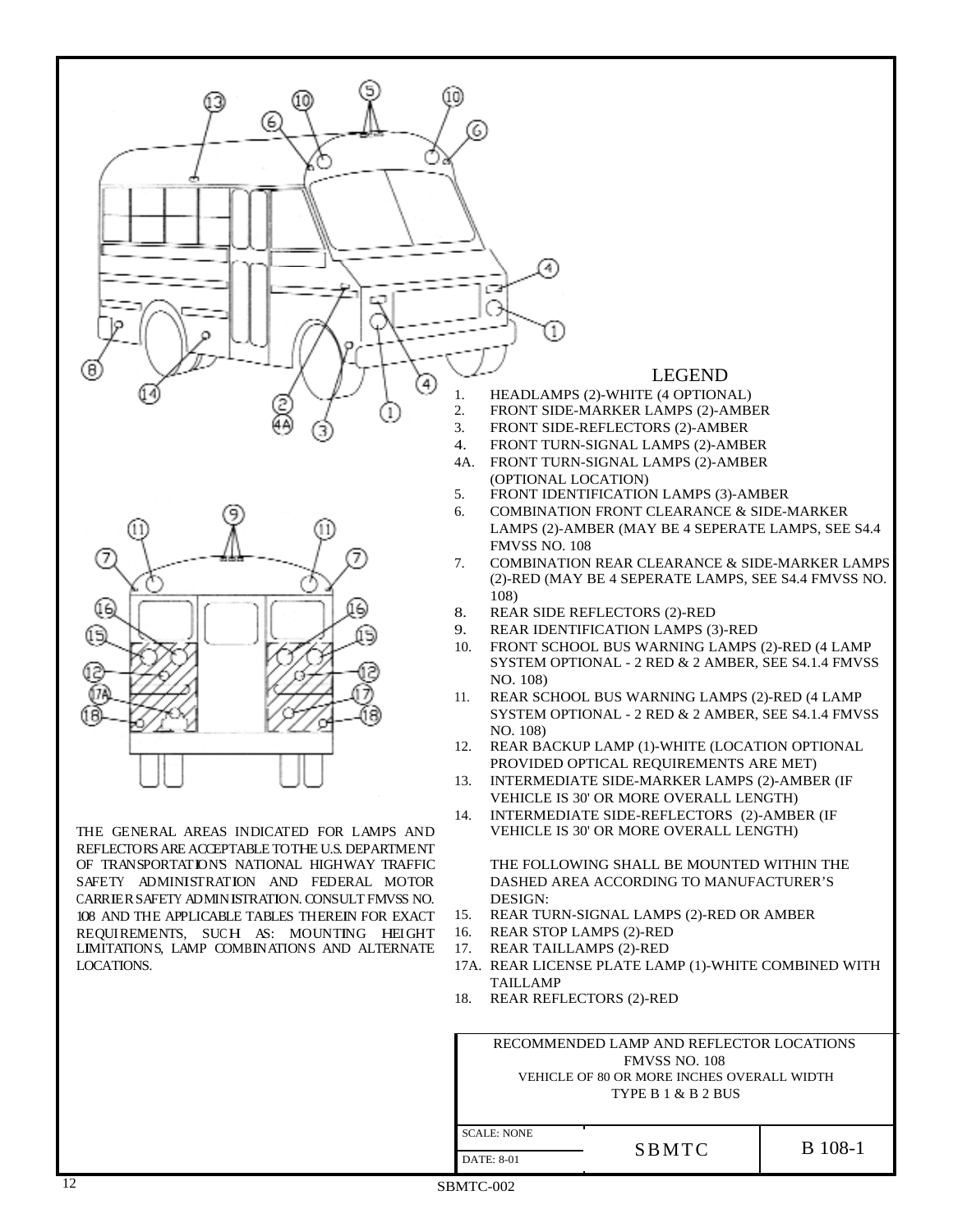

REFLECTORSARE ACCEPTABLE TOTHE U.S. DEPARTMENT OF TRANSPORTATIONS NATIONAL HIGHWAY TRAFFIC SAFETY ADMINISTRATION AND FEDERAL MOTOR CARRIERSAFETYADMINISTRATION. CONSULT FMVSS NO. 108 AND THE APPLICABLE TABLES THEREIN FOR EXACT REQUIREMENTS, SUCH AS: MOUNTING HEIGHT LIMITATIONS, LAMP COMBINATIONS AND ALTERNATE LOCATIONS.

- REAR TURN-SIGNAL LAMPS (2)-RED OR AMBER 15.
- REAR STOP LAMPS (2)-RED 16.
- REAR TAILLAMPS (2)-RED 17.

DESIGN:

- 17A. REAR LICENSE PLATE LAMP (1)-WHITE COMBINED WITH TAILLAMP
- REAR REFLECTORS (2)-RED 18.

| RECOMMENDED LAMP AND REFLECTOR LOCATIONS   |              |           |
|--------------------------------------------|--------------|-----------|
| <b>FMVSS NO. 108</b>                       |              |           |
| VEHICLE OF 80 OR MORE INCHES OVERALL WIDTH |              |           |
| TYPE C BUS                                 |              |           |
|                                            |              |           |
| <b>SCALE: NONE</b>                         |              |           |
|                                            | <b>SBMTC</b> | $C$ 108-1 |
| <b>DATE: 8-01</b>                          |              |           |
|                                            |              |           |

 $SBMTC-002$  13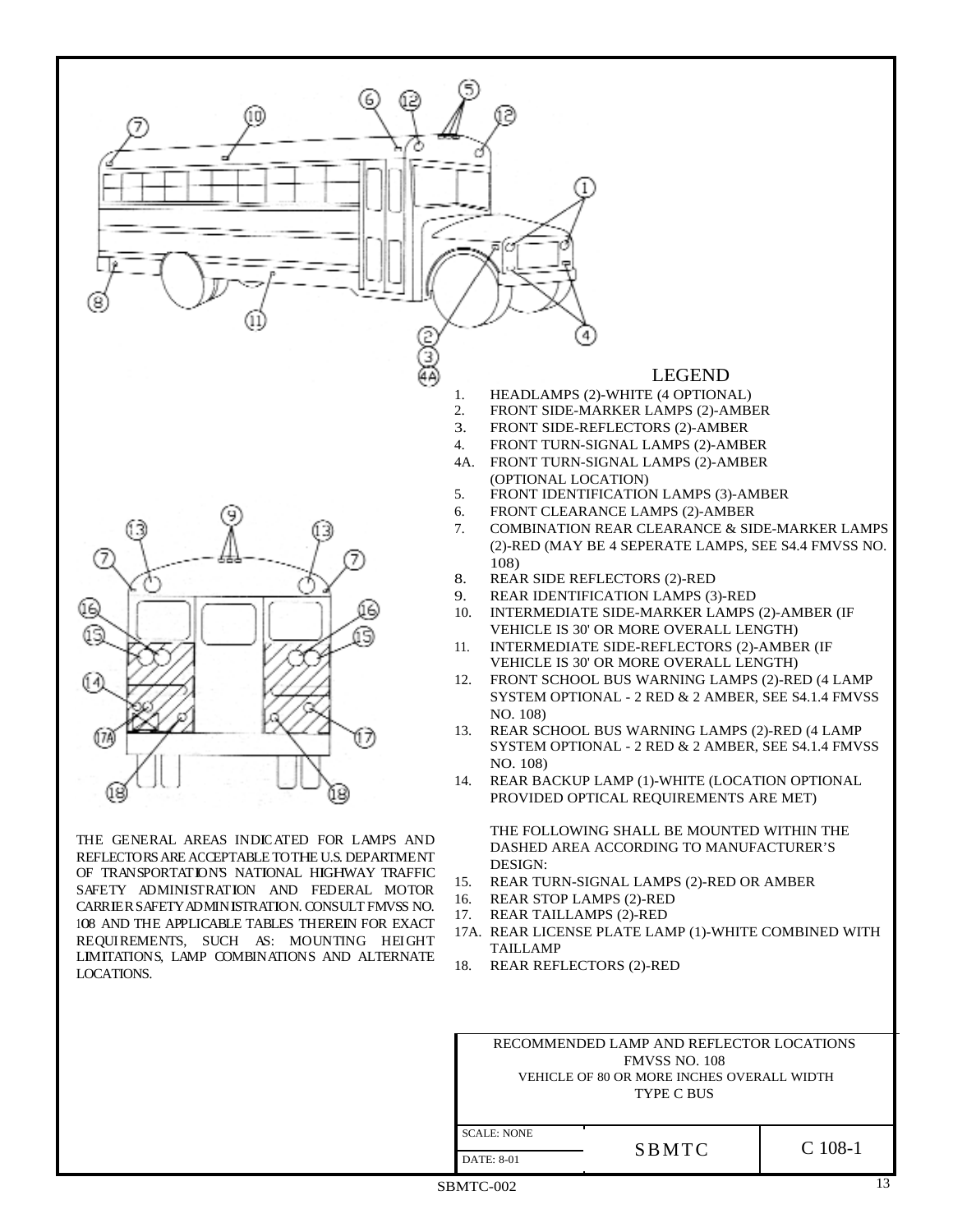

# 6 (15) 06

THE GENERAL AREAS INDICATED FOR LAMPS AND REFLECTORSARE ACCEPTABLE TOTHE U.S. DEPARTMENT OF TRANSPORTATIONS NATIONAL HIGHWAY TRAFFIC SAFETY ADMINISTRATION AND FEDERAL MOTOR CARRIERSAFETY ADMINISTRATION. CONSULT FMVSS NO. 108 AND THE APPLICABLE TABLES THEREIN FOR EXACT REQUIREMENTS, SUCH AS: MOUNTING HEIGHT LIMITATIONS, LAMP COMBINATIONS AND ALTERNATE LOCATIONS.

#### LEGEND

- HEADLAMPS (2)-WHITE (4 OPTIONAL) 1.
- COMBINATION FRONT CLEARANCE & SIDE-MARKER LAMPS (2)-AMBER (MAY BE 4 SEPERATE LAMPS, SEE S4.4 FED. STD. NO. 108) 2.
- FRONT SIDE-REFLECTORS (2)-AMBER 3.
- FRONT TURN-SIGNAL LAMPS (2)-AMBER 4.
- FRONT IDENTIFICATION LAMPS (3)-AMBER 5.
- COMBINATION REAR CLEARANCE & SIDE-MARKER LAMPS (2)-RED (MAY BE 4 SEPERATE LAMPS, SEE S4.4 FMVSS NO. 108) 6.
- REAR SIDE REFLECTORS (2)-RED 7.
- REAR IDENTIFICATION LAMPS (3)-RED 8.
- INTERMEDIATE SIDE-MARKER LAMPS (2)-AMBER (IF VEHICLE IS 30' OR MORE OVERALL LENGTH) 9.
- INTERMEDIATE SIDE-REFLECTORS (2)-AMBER (IF VEHICLE IS 30' OR MORE OVERALL LENGTH) 10.
- FRONT SCHOOL BUS WARNING LAMPS (2)-RED (4 LAMP SYSTEM OPTIONAL - 2 RED & 2 AMBER, SEE S4.1.4 FMVSS NO. 108) 11.
- REAR SCHOOL BUS WARNING LAMPS (2)-RED (4 LAMP SYSTEM OPTIONAL - 2 RED & 2 AMBER, SEE S4.1.4 FMVSS NO. 108) 12.
- REAR BACKUP LAMP (1)-WHITE (LOCATION OPTIONAL PROVIDED OPTICAL REQUIREMENTS ARE MET) 13.

THE FOLLOWING SHALL BE MOUNTED WITHIN THE DASHED AREA ACCORDING TO MANUFACTURER'S DESIGN:

- REAR TURN-SIGNAL LAMPS (2)-RED OR AMBER 14.
- REAR STOP LAMPS (2)-RED 15.
- REAR TAILLAMPS (2)-RED 16.
- 16A. REAR LICENSE PLATE LAMP (1)-WHITE COMBINED WITH TAILLAMP
- 17. REAR REFLECTORS (2)-RED

| RECOMMENDED LAMP AND REFLECTOR LOCATIONS   |              |           |
|--------------------------------------------|--------------|-----------|
| <b>FMVSS NO. 108</b>                       |              |           |
| VEHICLE OF 80 OR MORE INCHES OVERALL WIDTH |              |           |
| TYPE D BUS                                 |              |           |
|                                            |              |           |
| <b>SCALE: NONE</b>                         |              |           |
| <b>DATE: 8-01</b>                          | <b>SBMTC</b> | $D$ 108-1 |
|                                            |              |           |